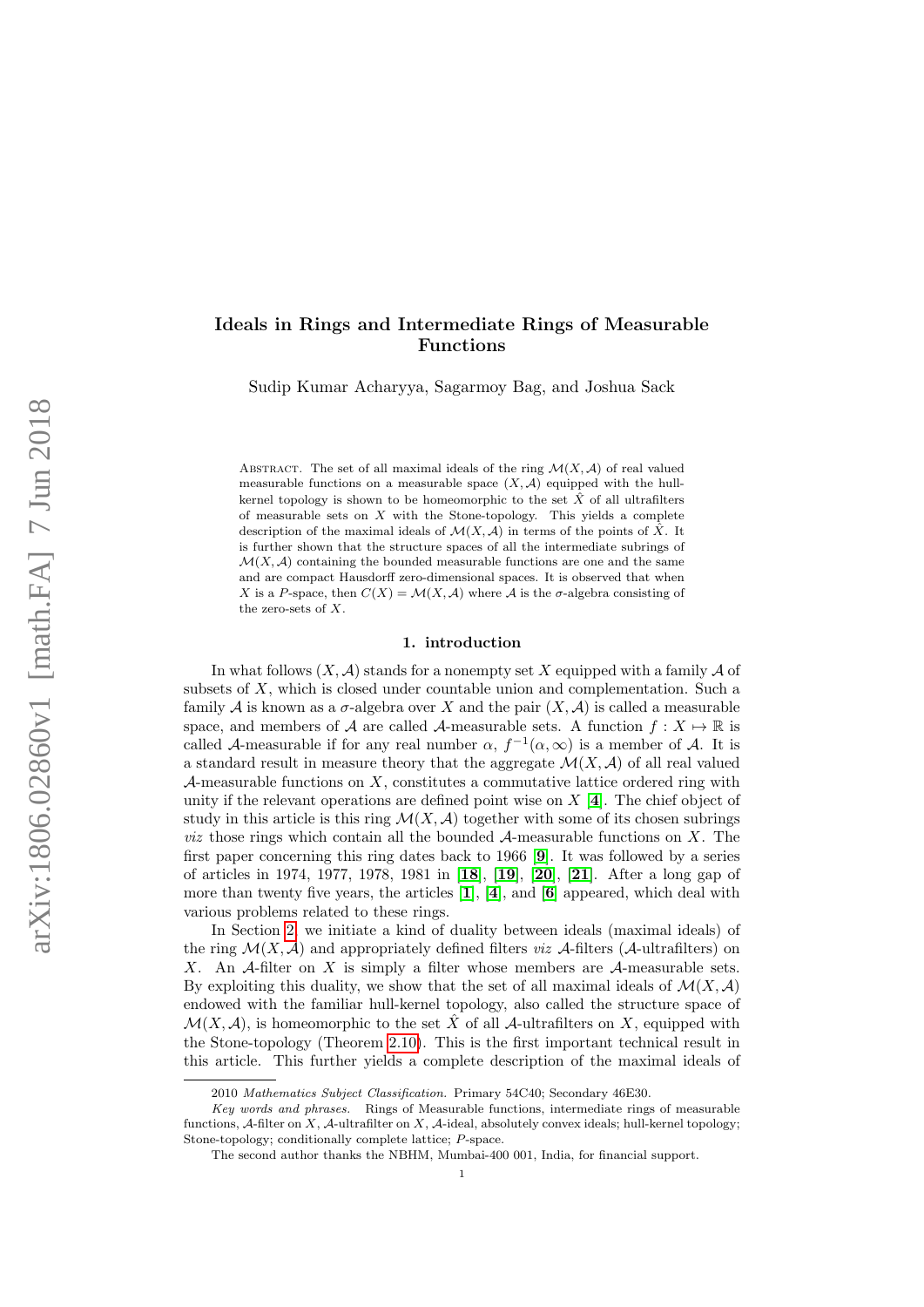$\mathcal{M}(X,\mathcal{A})$  in terms of  $\hat{X}$  (Theorem [2.11\)](#page-4-1). Incidentally, if  $\mathcal{M}(X,\mathcal{A})$  is equipped with the m-topology, then all ideals in  $\mathcal{M}(X, \mathcal{A})$  are closed (Theorem [2.15\)](#page-5-0). We further note that the  $\sigma$ -algebra  $\mathcal A$  on X is finite when and only when each ideal (maximal ideal) of  $\mathcal{M}(X, \mathcal{A})$  is fixed (Theorem [2.13\)](#page-4-2).

In Section [3,](#page-6-0) we consider the order on the quotient ring of  $\mathcal{M}(X, \mathcal{A})/I$  for an ideal I. It turns out that  $\mathcal{M}(X,\mathcal{A})/I$  is a lattice ordered ring with respect to the natural order induced by the order of the original ring  $\mathcal{M}(X,\mathcal{A})$ . We have the following characterization of the maximal ideals of  $\mathcal{M}(X,\mathcal{A})$ : the ideal I is maximal if and only if  $\mathcal{M}(X,\mathcal{A})/I$  is totally ordered (Theorem [3.5\)](#page-7-0). This is the main result in Section [3.](#page-6-0) We define real and hyperreal maximal ideals of  $\mathcal{M}(X,\mathcal{A})$ in an analogous manner to their counterparts in rings of continuous functions and provide a characterization of those ideals in terms of the associated A-ultrafilters on  $X$  (Theorem [3.9\)](#page-8-0).

In Section [4,](#page-9-0) we initiate the study of intermediate rings of measurable functions. By an intermediate ring of measurable functions we mean a subring  $\mathcal{N}(X,\mathcal{A})$  of  $\mathcal{M}(X,\mathcal{A})$  which contains  $\mathcal{M}^*(X,\mathcal{A})$  of all the bounded measurable functions on X. The main technical tool in this section, which we borrow from the articles  $[13]$  $[13]$  $[13]$ ,  $[14]$  $[14]$  $[14]$ . [[15](#page-13-6)], is that of local invertibility of measurable functions on measurable sets in the given intermediate ring. With each maximal ideal M in  $\mathcal{N}(X,\mathcal{A})$ , we associate an A-ultrafilter  $\mathcal{Z}_{\mathcal{N}}[M]$  on X which leads to a bijection between the set of all maximal ideals of  $\mathcal{N}(X,\mathcal{A})$  and the family of all  $\mathcal{A}\text{-ultrafilters on }X$  (Theorems [4.6](#page-10-0) and [4.7\)](#page-10-1). It is interesting to note that this bijective map becomes a homeomorphism provided the former set is equipped with the hull-kernel topology and the later with the Stone-topology (Theorem [4.8\)](#page-10-2). This in essence says that the structure space of each intermediate ring of measurable functions is one and the same as that of the original ring  $\mathcal{M}(X,\mathcal{A})$ . In the concluding portion of Section [4,](#page-9-0) we highlight a number of special properties which characterize  $\mathcal{M}(X,\mathcal{A})$  among all the intermediate rings  $\mathcal{N}(X, \mathcal{A})$  (Theorems [4.9,](#page-11-0) [4.10,](#page-11-1) and [4.11\)](#page-11-2).

In Section [5,](#page-12-0) we highlight several properties enjoyed by the ring  $\mathcal{M}(X,\mathcal{A})$  and the ring  $C(Y)$  of all real-valued continuous functions defined over a P-space Y. We conclude by raising a few questions about the relationship between rings of continuous functions on P-spaces and rings of measurable functions.

### 2. Ideals in  $\mathcal{M}(X,\mathcal{A})$  versus A-filters on X

<span id="page-1-0"></span>Throughout the paper, when we speak of ideal unmodified, we will always mean a proper ideal. In this section, we introduce filters on the lattice of measurable sets, which we call A-filters, and we show that each ideal (maximal ideal) of  $\mathcal{M}(X,\mathcal{A})$ corresponds to an  $A$ -filter ( $A$ -ultrafilter) on X. We also describe the structure space of  $\mathcal{M}(X,\mathcal{A})$ .

DEFINITION 2.1. A subfamily  $\mathfrak F$  of A is called an A-filter on X if it excludes the empty set and is closed under finite intersection and formation of supersets from the family  $A$ . An  $A$ -filter on  $X$  is said to be an  $A$ -ultrafilter if it is not properly contained in any  $A$ -filter on X.

By using Zorn's Lemma, it is easy to see that each  $A$ -filter on X extends to an A-ultrafilter on X. Indeed A-ultrafilters on X are precisely those subfamilies of A. which possess the finite intersection property and are maximal with respect to this property. Before formally initiating the duality between ideals in  $\mathcal{M}(X,\mathcal{A})$  and the A-filters on X, we write down the following well known technique of construction of measurable functions from smaller domains to larger ones.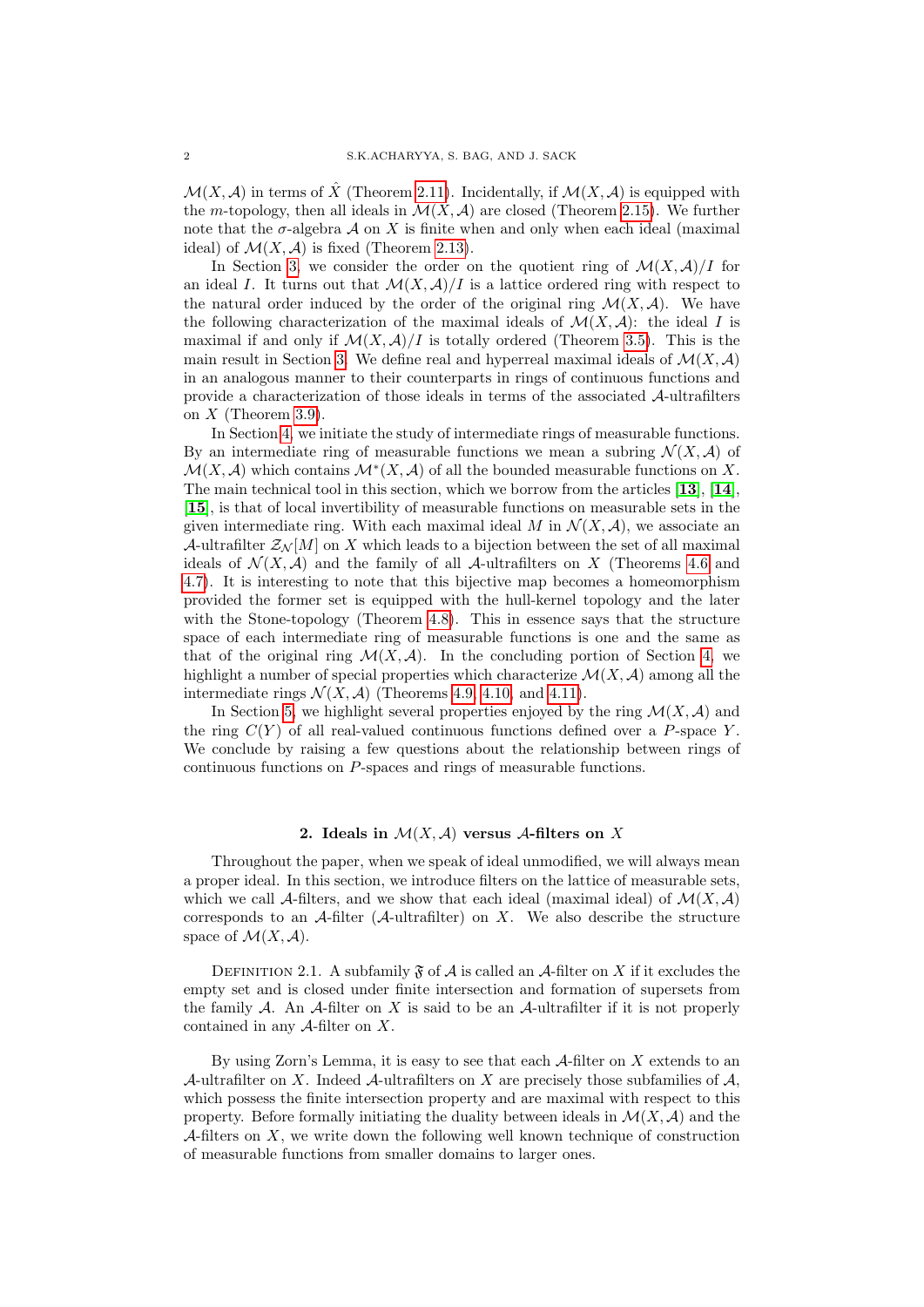<span id="page-2-5"></span>THEOREM 2.2 (Pasting Lemma). (See [[3](#page-13-7), Lemma 6]) If  $\{A_i\}_{i=1}^{\infty}$  is a countable family of members of A and  $f: \bigcup_{i=1}^{\infty} A_i \mapsto \mathbb{R}$  is a function such that  $f|_{A_i}$  is a measurable function for each i, then f is also a measurable function.

For any  $f \in \mathcal{M}(X,\mathcal{A})$ , we let  $Z(f)$  denote the zero-set of f and  $cZ(f)$  $X \setminus Z(f)$  the co-zero set of f; here  $Z(f) = \{x \in X : f(x) = 0\}$ . It is clear that zero-sets and co-zero sets of functions lying in  $\mathcal{M}(X,\mathcal{A})$  are all members of  $\mathcal{A}$ . Conversely, each set  $E \in \mathcal{A}$  is the zero set of some function in  $\mathcal{M}(X, \mathcal{A})$ , indeed  $E = Z(\chi_{E^c})$ , where  $\chi_{E^c}$  is the characteristic function of  $E^c = X \setminus E$  on X.

The following proposition is an immediate consequence of Pasting Lemma.

<span id="page-2-0"></span>THEOREM 2.3. For  $f, g \in \mathcal{M}(X, \mathcal{A}), Z(f) \supseteq Z(g)$  if and only if f is a multiple  $of g.$ 

PROOF. If f is a multiple of g in  $\mathcal{M}(X, \mathcal{A})$ , then it is trivial that  $Z(f) \supseteq Z(g)$ . Conversely let  $Z(f) \supseteq Z(g)$ . Define a function  $h : (X, \mathcal{A}) \mapsto \mathbb{R}$  by the following rule:  $h(x) = \frac{f(x)}{g(x)}$  if  $x \notin Z(g)$  and  $h(x) = 0$  if  $x \in Z(g)$ . Then by the Pasting Lemma h is a member of  $\mathcal{M}(X, \mathcal{A})$  and clearly  $f = gh$ .

It follows from Theorem [2.3](#page-2-0) that each  $f \in \mathcal{M}(X,\mathcal{A})$  is a multiple of  $f^2$ , and hence  $\mathcal{M}(X, \mathcal{A})$  is a Von-Neumann regular ring. It is well-known that any commutative reduced ring is Von-Neumann regular if and only if each of its prime ideals is maximal (see [[8](#page-13-8), Theorem 1.16]). Thus we have the following corollary.

<span id="page-2-2"></span>COROLLARY 2.4. Every prime ideal of  $\mathcal{M}(X,\mathcal{A})$  is maximal.

An ideal I in a commutative ring R with unity is called  $z^{\circ}$ -ideal if for each  $a \in I, P_a \subseteq I$ , where  $P_a$  is the intersection of all minimal prime ideals containing a. Since each ideal in a Von-Neumann regular ring is a  $z^{\circ}$ -ideal [[3](#page-13-7), Remark 1.6(a)], it follows that all ideals of  $\mathcal{M}(X,\mathcal{A})$  are z°-ideals. This fact is also independently observed by [[6](#page-13-3), Proposition 9].

For any ideal I in  $\mathcal{M}(X,\mathcal{A})$ , let  $Z[I] = \{Z(f) : f \in I\}$ , and for any A-filter on X, let  $Z^{-1}[\mathfrak{F}] = \{f \in \mathcal{M}(X,\mathcal{A}) : Z(f) \in \mathfrak{F}\}.$  The following theorem entailing a duality between ideals in  $\mathcal{M}(X,\mathcal{A})$  and  $\mathcal{A}$ -filters on X is a measure-theoretic analog to [[7](#page-13-9), Theorem 2.3], and can be established by using some routine arguments. See also [[6](#page-13-3), Proposition 3].

<span id="page-2-4"></span>THEOREM 2.5. Let I be an ideal in  $\mathcal{M}(X, \mathcal{A})$ , and  $\mathfrak{F}$  be an  $\mathcal{A}\text{-filter on }X$ . Then  $Z[I]$  is an A-filter on X, and  $Z^{-1}[\mathfrak{F}]$  is an ideal in  $\mathcal{M}(X,\mathcal{A})$ 

<span id="page-2-1"></span>PROPOSITION 2.6. If I is an ideal in  $\mathcal{M}(X,\mathcal{A})$  containing a function f, then any q in  $\mathcal{M}(X, \mathcal{A})$  with  $Z(q) = Z(f)$  is also a member of I.

The first of the following is a consequence of Proposition [2.6](#page-2-1) and the second directly from the definitions: if I is an ideal of  $\mathcal{M}(X,\mathcal{A})$  and  $\mathfrak{F}$  is an  $\mathcal{A}\text{-filter}$  on X, then

<span id="page-2-6"></span> $(2.1)$  $ZZ^{-1}[\mathfrak{F}] = \mathfrak{F}.$  and  $ZZ^{-1}[\mathfrak{F}] = \mathfrak{F}.$ 

As a result, we have the following correspondence.

<span id="page-2-3"></span>THEOREM 2.7. The map  $Z : I \mapsto Z[I]$  is a bijective correspondence between ideals in  $\mathcal{M}(X, \mathcal{A})$  and the A-filters on X. Moreover, if M is a maximal ideal, then  $Z[M]$  is an A-ultrafilter, and if U is an A-ultrafilter, then  $Z^{-1}[U]$  is a maximal ideal.

An ideal I in  $\mathcal{M}(X,\mathcal{A})$  is called fixed if  $\cap Z[I] \neq \emptyset$ , otherwise I is called a free ideal. It was observed in [[6](#page-13-3), Proposition 6] by adapting the arguments in [[7](#page-13-9), Theorem 4.6(a)] that the complete list of fixed maximal ideals in  $\mathcal{M}(X,\mathcal{A})$  is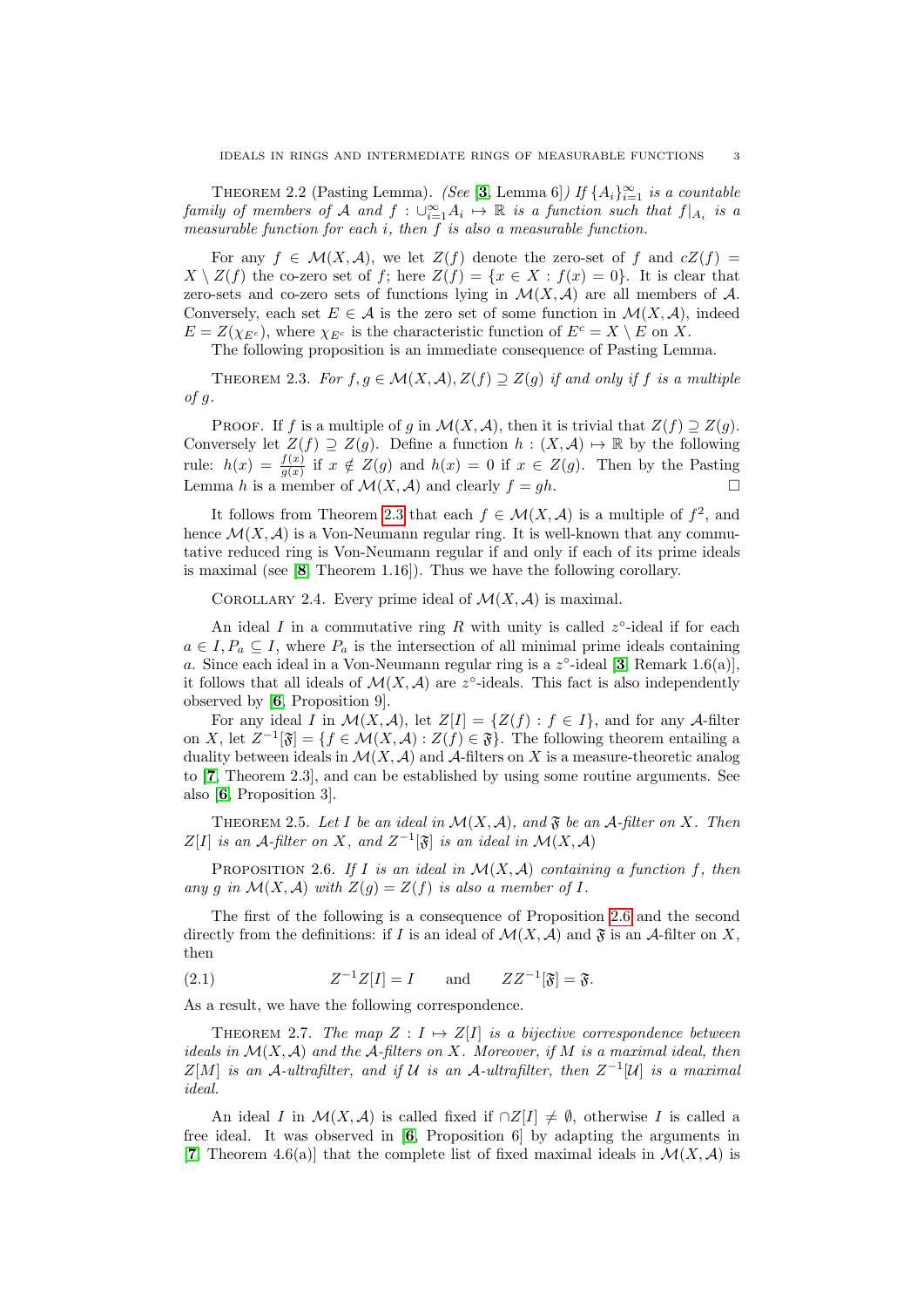given by  $\{M_p : p \in X\}$ , where  $M_p = \{f \in \mathcal{M}(X,\mathcal{A}) : f(p) = 0\}$ . If in addition,  $\mathcal A$ separates points of  $X$  in the sense that given any two distinct points  $a, b$  in  $X$ , there is a member E of A, which contains exactly one of them, then  $M_p \neq M_q$ , whenever  $p \neq q$  in X. It is established in [[11](#page-13-10), Theorem 1.2] that if a commutative ring R with unity is also a Gelfand ring meaning that each prime ideal in  $R$  extends to a unique maximal ideal, then the structure space of  $R$  is Hausdorff. It follows therefore from Corollary [2.4](#page-2-2) that, the structure space of the ring  $\mathcal{M}(X,\mathcal{A})$  is Hausdorff. It also follows from a more general result Theorem [4.7,](#page-10-1) that we prove later in this paper. Nevertheless, we shall produce an alternative proof of this assertion, by exploiting the duality between maximal ideals and A-ultrafilters in Theorem [2.7.](#page-2-3)

<span id="page-3-0"></span>THEOREM 2.8. The structure space of  $\mathcal{M}(X, \mathcal{A})$  is a (compact) Hausdorff space.

PROOF. Let  $M_1$  and  $M_2$  be two distinct maximal ideals of  $\mathcal{M}(X,\mathcal{A})$ . Then by Theorem [2.7,](#page-2-3) the A-ultrafilters  $Z[M_1]$  and  $Z[M_2]$  are also different, this implies in view of the maximality of an  $A$ -ultrafilter on X with respect to having the finite intersection property that, there exists  $f_1 \in M_1$  and  $f_2 \in M_2$  such that  $Z(f_1) \cap Z(f_2) = \phi$ . Let  $g = \frac{(f_1)^2}{(f_1)^2 + (f_2)^2}$  $\frac{(f_1)}{(f_1)^2 + (f_2)^2}$ . Then  $g \in \mathcal{M}(X, \mathcal{A})$ . Let  $Z_1 = \{x \in$  $X: g(x) \leq \frac{1}{2}$  and  $Z_2 = \{x \in X: g(x) \geq \frac{1}{2}\}\$ . then  $Z_1$  and  $Z_2$  are A-measurable sets in X and  $Z_2 \cup Z_2 = X$ . We can write  $Z_1 = Z(h_1)$  and  $Z_2 = Z(h_2)$ , where  $h_1, h_2 \in \mathcal{M}(X, \mathcal{A})$ . We see that  $Z(h_2) \cap Z(f_1) = Z(h_1) \cap Z(f_2) = \phi$ . Hence  $h_2 \notin M_1$ and  $h_1 \notin M_2$ . Also  $h_1h_2 = 0$ ; because  $Z(h_1h_2) = Z_1 \cup Z_2 = X$ . By [[7](#page-13-9), Exercise 7M4, the structure space of  $\mathcal{M}(X,\mathcal{A})$  is Hausdorff.

We now show that the hull-kernel topology of the structure space of  $\mathcal{M}(X, \mathcal{A})$ can be identified with the Stone-topology on the set of all  $A$ -ultrafilters on X. We now focus on a measure-theoretic analog of [[7](#page-13-9), Theorem 6.5].

Let  $\hat{X}$  be an enlargement of the set X, with the intention that it will serve as an index set for the family of all A-ultrafilers on X. For each  $p \in X$ , let the corresponding A-ultrafilter be denoted by  $\mathcal{U}^p$  with the stipulation that for  $p \in X$ ,  $\mathcal{U}^p = \mathcal{U}_p = \{A \in \mathcal{A} : p \in A\}.$  For each  $A \in \mathcal{A}$ , let  $\overline{A} = \{p \in \hat{X} : A \in \mathcal{U}^p\}.$  Then  ${\{\overline{A}: A \in \mathcal{A}\}\; \text{is a base for the closed sets of some topology}, \text{ } viz \text{ the Stone-topology}}$ on  $\hat{X}$ . We shall simply write  $\hat{X}$  to denote the set  $\hat{X}$  with this Stone-topology. Observing that for all measurable sets  $A, B \in \mathcal{A}, A \subseteq \overline{A}, A \subseteq B$  implies  $\overline{A} \subseteq \overline{B}$ . and  $\overline{A} \cap X = A$ , it is not hard to establish the following theorem which is a measuretheoretic analog of  $[7,$  $[7,$  $[7,$  Theorem 6.5(b)].

THEOREM 2.9. For any  $A \in \mathcal{A}$ ,  $\overline{A} = cl_{\hat{X}}A$ . In particular  $cl_{\hat{X}}X = \hat{X}$ .

Given a maximal ideal M in  $\mathcal{M}(X,\mathcal{A}), Z[M]$  is an A-ultrafilter on X, and therefore there exists a unique point  $p \in \hat{X}$  such that  $Z[M] = \mathcal{U}^p$ . In this way, we obtain a map  $\psi : \text{Max}(\mathcal{M}) \to \hat{X}$ , where  $\text{Max}(\mathcal{M})$  is the set of all maximal ideals in  $\mathcal{M}(X, \mathcal{A})$ , such that  $\psi(M) = p$ . By Theorem [2.7,](#page-2-3)  $\psi$  is a bijection. Furthermore for any  $f \in \mathcal{M}(X, \mathcal{A})$  and  $M \in \text{Max}(\mathcal{M})$ , we have the following equivalence:

> $f \in M \Leftrightarrow Z(f) \in Z(M)$  (Theorem [2.5\)](#page-2-4)  $\Leftrightarrow Z(f) \in \mathcal{U}^p$  where  $\psi(M) = p$  $\Leftrightarrow p \in cl_{\hat{\mathbf{v}}}Z(f)$

Thus we can write  $\psi(\mathcal{B}_f) = cl_{\hat{X}}Z(f) = \overline{Z(f)}$  for any  $f \in \mathcal{M}(X,\mathcal{A})$ , where  $\mathcal{B}_f =$  ${M \in \text{Max}(\mathcal{M}) : f \in M}$ . Therefore  $\psi$  induces a bijection between the basic closed sets of the structure space  $Max(\mathcal{M})$  of  $\mathcal{M}(X, \mathcal{A})$  and the basic closed sets A of the space X with the Stone-topology. Furthermore we observe that for  $f \in$  $\mathcal{M}(X, \mathcal{A}), \hat{X} \setminus cl_{\hat{X}}Z(f) = cl_{\hat{X}}(X \setminus Z(f)) = cl_{\hat{X}}Z(g)$  for some  $g \in \mathcal{M}(X, \mathcal{A})$ . This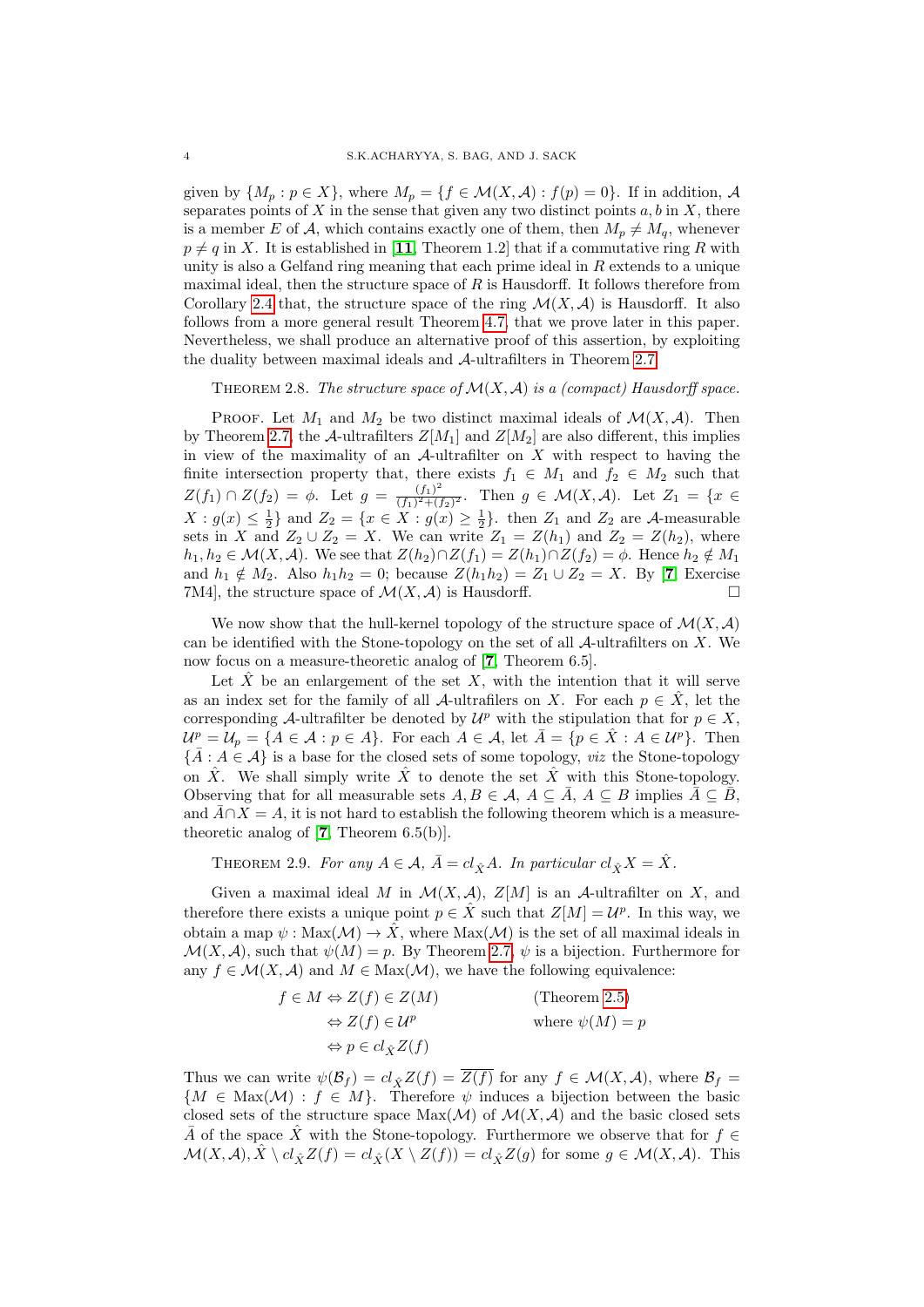shows that  $cl_{\hat{X}}Z(f), f \in \mathcal{M}(X, \mathcal{A})$  are all clopen sets in the space  $\hat{X}$ . So, we can write:

<span id="page-4-0"></span>THEOREM 2.10. The structure space  $Max(\mathcal{M})$  of  $\mathcal{M}(X, \mathcal{A})$  is homeomorphic to the space  $\hat{X}$ , under the map  $\psi : M \mapsto p$ , where  $Z[M] = \mathcal{U}^p$ . Furthermore  $\hat{X}$  is a compact Hausdorff zero-dimensional space.

Let us write for each  $p \in \hat{X}$ ,  $Z^{-1}[\mathcal{U}^p] = M^p$ . Thus  $\{M^p : p \in \hat{X}\}\)$  is the complete list of maximal ideals of  $\mathcal{M}(X, \mathcal{A})$ . The following theorem is an analog of the Gelfand-Kalmogoroff theorem in rings of continuous functions for the maximal ideals of  $\mathcal{M}(X,\mathcal{A})$ . It is a consequence of the arguments above.

<span id="page-4-1"></span>THEOREM 2.11. For each  $p \in \hat{X}$ ,  $M^p = \{f \in \mathcal{M}(X, \mathcal{A}) : p \in cl_{\hat{X}}Z(f)\}.$ 

Our next goal is to characterize those measurable spaces  $(X, \mathcal{A})$  for which the σ-algebras are finite in terms of the ideals of the ring  $\mathcal{M}(X,\mathcal{A})$ . But first we need the following subsidiary result.

<span id="page-4-3"></span>LEMMA 2.12. Let A be an infinite  $\sigma$ -algebra on X. Then there exists a countably infinite family  $\{E_n\}_{n=1}^{\infty}$  of pairwise disjoint nonempty members of A.

PROOF. An element  $E \in \mathcal{A}$  is called an atom if  $E \neq \emptyset$  and E does not properly contain any nonempty member of  $\mathcal A$ . If there are infinitely many atoms of  $\mathcal A$ , then there is no more to prove because any two distinct atoms are pairwise disjoint. Assume therefore that there are only finitely many atoms of A, say  $A_1, A_2, A_3, \ldots, A_n$ . Let  $A = \bigcup_{i=1}^{n} A_i$ . We choose any nonempty set  $B_0$  from  $A$ , such that  $B_0 \cap A = \emptyset$ . Since  $B_0$  is not an atom, we can choose a nonempty set  $B_1$  from A such that  $B_1 \subsetneq B_1$ . We continue the process and having chosen  $B_n$ , let  $B_{n+1}$  be a strictly smaller member of  $\mathcal{A} \setminus \{\emptyset\}$ , contained in  $B_n$ . In this way by induction, we construct a strictly decreasing chain  ${B_n}_{n=0}^{\infty}$  of members of A. Finally for each n, let  $E_n = B_n \setminus B_{n+1}$ . Then  $\{E_n : n = 0, 1, 2, \ldots\}$  is a pairwise disjoint family of nonempty members of  $\mathcal{A}.$ 

In light of Lemma [2.12,](#page-4-3) the notion of a  $\sigma$ -algebra being compact from [[6](#page-13-3)] (the collection of elements whose join is the top element has a finite subcollection whose ioin is the top element) is the equivalent to a  $\sigma$ -algebra being finite. The following theorem is then an extension of [[6](#page-13-3), Proposition 15] with more equivalences and an alternative proof.

<span id="page-4-4"></span><span id="page-4-2"></span>THEOREM 2.13. The statements written below are equivalent.

- (i)  $\mathcal{M}(X,\mathcal{A}) = \mathcal{M}^*(X,\mathcal{A}) = \{f \in \mathcal{M}(X,\mathcal{A}) : f \text{ is bounded on } X\}.$
- <span id="page-4-6"></span>(ii) Each ideal of  $\mathcal{M}(X, \mathcal{A})$  is fixed.
- <span id="page-4-8"></span>(iii) Each maximal ideal of  $\mathcal{M}(X, \mathcal{A})$  is fixed.
- <span id="page-4-7"></span>(iv) Each ideal of  $\mathcal{M}^*(X, \mathcal{A})$  is fixed.
- <span id="page-4-9"></span>(v) Each maximal ideal of  $\mathcal{M}^*(X, \mathcal{A})$  is fixed.
- (vi) A is a finite  $\sigma$ -algebra on X.

<span id="page-4-5"></span>PROOF.  $(i) \Leftrightarrow (vi)$  $(i) \Leftrightarrow (vi)$  $(i) \Leftrightarrow (vi)$  $(i) \Leftrightarrow (vi)$ : If  $(vi)$  is false, then by Lemma [2.12,](#page-4-3) there exists a countably infinite family  ${E_n}_{n=1}^{\infty}$  of pairwise disjoint nonempty sets in A. The function  $f: X \mapsto \mathbb{R}$ , given by:  $f(E_n) = n$  for  $n \in \mathbb{N}$  and  $f(X \setminus \bigcup_{n=1}^{\infty} E_n) = 0$  is clearly an unbounded measurable function by the Pasting Lemma (Theorem [2.2\)](#page-2-5). Thus  $f \in \mathcal{M}(X,\mathcal{A}) \setminus \mathcal{M}^*(X,\mathcal{A})$  $f \in \mathcal{M}(X,\mathcal{A}) \setminus \mathcal{M}^*(X,\mathcal{A})$  $f \in \mathcal{M}(X,\mathcal{A}) \setminus \mathcal{M}^*(X,\mathcal{A})$  and so (*i*) is false.

Conversely, if (i) is false, then there exists a  $g \in \mathcal{M}(X,\mathcal{A})$  such that  $g \geq 0$  and  $g$  is unbounded above on  $X$ . Consequently there exists a countably infinite set of points  $\{x_1, x_2, x_3, \dots\}$  in X for which  $f(x_1) < f(x_2) < f(x_3) < \dots < f(x_n) < \dots$ Let  $F_n = \{x \in X : f(x) < f(x_{n+1})\}$ . Then  $F_1 \subsetneq F_2 \subsetneq \cdots$  is a strictly increasing sequence of nonempty members of  $A$ . This renders [\(vi\)](#page-4-5) false.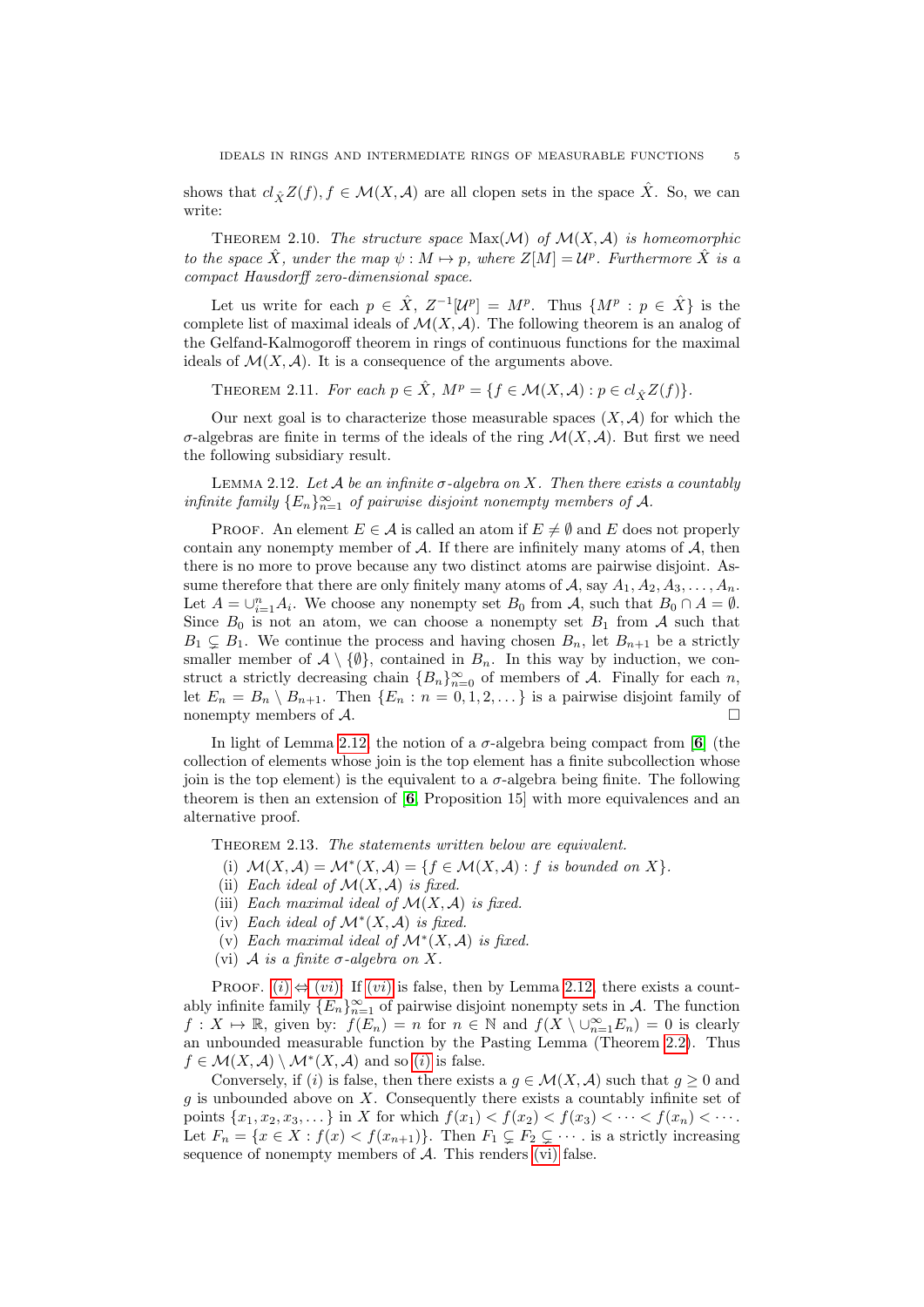$(ii) \Leftrightarrow (vi)$  $(ii) \Leftrightarrow (vi)$  $(ii) \Leftrightarrow (vi)$  $(ii) \Leftrightarrow (vi)$  $(ii) \Leftrightarrow (vi)$ : It is trivial that  $(vi) \Leftrightarrow (ii)$ . Conversely, if  $(vi)$  is false, and  ${E_n}_{n=1}^{\infty}$  is the guaranteed collection of pairwise disjoint nonempty sets, then

 $I = \{f \in \mathcal{M}(X, \mathcal{A}) : f(E_n) = 0 \text{ for all but finitely many } n\text{'s in } \mathbb{N}\}\$ 

is a free ideal of  $\mathcal{M}(X,\mathcal{A})$ . Therefore the statement *([ii](#page-4-6))* is false.

 $(ii) \Leftrightarrow (iv)$  $(ii) \Leftrightarrow (iv)$  $(ii) \Leftrightarrow (iv)$  $(ii) \Leftrightarrow (iv)$  $(ii) \Leftrightarrow (iv)$ : If  $(ii)$  is true, then  $(iv)$  follows from the equivalence of  $(i)$  and ([ii](#page-4-6)). Conversely, assume that ([iv](#page-4-7)) is true and I is an ideal of  $\mathcal{M}(X,\mathcal{A})$ . then  $I \cap \mathcal{M}^*(X, \mathcal{A})$  is an ideal of  $\mathcal{M}^*(X, \mathcal{A})$  and is fixed. Now with each f in I, we can associate a multiplicative unit

$$
u_f = \frac{1}{1+|f|}
$$

of  $\mathcal{M}(X,\mathcal{A})$  such that  $u_f \cdot f \in \mathcal{M}^*(X,\mathcal{A})$ . This implies that  $\cap_{f\in I}Z(f) = \cap_{f\in I}Z(u_f \cdot f)$  $f$ )  $\supsetneq$   $\cap_{g \in I \cap \mathcal{M}^*(X,\mathcal{A})} Z(g) \neq \emptyset$ . This prove that I is a fixed ideal of  $\mathcal{M}(X,\mathcal{A})$ .

Altogether the statements  $(i)$ ,  $(ii)$  $(ii)$  $(ii)$ ,  $(iv)$  $(iv)$  $(iv)$ , and  $(vi)$  $(vi)$  $(vi)$  are equivalent. The equivalence of ([ii](#page-4-6)) and ([iii](#page-4-8)) (respect[iv](#page-4-7)ely [\(](#page-4-9)iv) and (v)) follows from Zorn's Lemma.  $\square$ 

DEFINITION 2.14. For each g in  $\mathcal{M}(X,\mathcal{A})$  and each positive unit u of this ring, set  $m(g, u) = \{f \in \mathcal{M}(X, \mathcal{A}) : |f - g| \leq u\}$ . Then there exists a unique topology on  $\mathcal{M}(X, \mathcal{A})$  which we call the m-topology in which for each  $q$ ,  $\{m(q, u):$ u is a positive unit of  $\mathcal{M}(X,\mathcal{A})$  is a neighbourhood base of it (compare this to [[7](#page-13-9), Exercise 2N]).

It is easy to prove that  $\mathcal{M}(X,\mathcal{A})$  with the m-topology is a topological ring, by using some routine arguments and the fact that a continuous function of a realvalued measurable function is measurable. Furthermore it is not at all difficult to check that the set of all multiplicative units of the ring  $\mathcal{M}(X,\mathcal{A})$  is an open set in this m-topology. It follows that if I is a (proper) ideal of  $\mathcal{M}(X,\mathcal{A})$ , then its closure is also a (proper) ideal. Thus every maximal ideal is closed.

<span id="page-5-0"></span>THEOREM 2.15. Each ideal in  $\mathcal{M}(X, \mathcal{A})$  is closed in the m-topology.

PROOF. By Theorem [2.6,](#page-2-1) we can write

$$
I = \{ f \in \mathcal{M}(X, \mathcal{A}) : Z(f) \in Z[I] \}
$$
  
= 
$$
\{ f \in \mathcal{M}(X, \mathcal{A}) : Z(f^n) \in Z[I] \}
$$
  
= 
$$
\{ f \in \mathcal{M}(X, \mathcal{A}) : f^n \in I \text{ for some } n \in \mathbb{N} \},
$$

Thus I is the intersection of all prime ideals of  $\mathcal{M}(X,\mathcal{A})$  containing it (see [[7](#page-13-9), Corollary 0.18]). As  $\mathcal{M}(X, \mathcal{A})$  is Von Neumann regular, each of its prime ideals is maximal, and hence  $I$  is the intersection of all maximal ideals containing it. As remarked in the comments preceeding the theorem, each maximal ideal of  $\mathcal{M}(X, \mathcal{A})$ is closed; hence I is a closed subset of  $\mathcal{M}(X,\mathcal{A})$ .

It was proved by Hewitt in [[10](#page-13-11), Theorem 3] that  $C(X)$  with the m-topology is first-countable if and only if  $X$  is pseudocompact. We know give a characterization for  $\mathcal{M}(X, \mathcal{A})$  with the *m*-topology to be first-countable.

THEOREM 2.16. The m-topology of  $\mathcal{M}(X, \mathcal{A})$  is first-countable if and only if  $\mathcal A$ is finite.

PROOF. Let A be finite. Then by Theorem [2.13,](#page-4-2)  $\mathcal{M}(X,\mathcal{A}) = \mathcal{M}^*(X,\mathcal{A})$ . So  $\mathcal{M}(X, \mathcal{A})$  is a Banach space with the sup norm, and it particular, it is metrizable, and hence its metric topology is first countable. Furthermore, we observe that the m-topology is this norm topology, since if  $u > 0$  is a unit in  $\mathcal{M}^*(X, \mathcal{A})$ , then as  $\mathcal{M}^*(X,\mathcal{A}) = \mathcal{M}(X,\mathcal{A}), 1/u$  is in  $\mathcal{M}^*(X,\mathcal{A}),$  and so there is a  $\lambda > 0$ , such that  $u(x) > \lambda$  for all  $x \in X$ . Then  $m(f, u) \subseteq U(f, \lambda)$ , where  $U(f, \lambda) = \{g \in \mathcal{M}(x, \mathcal{A})\}$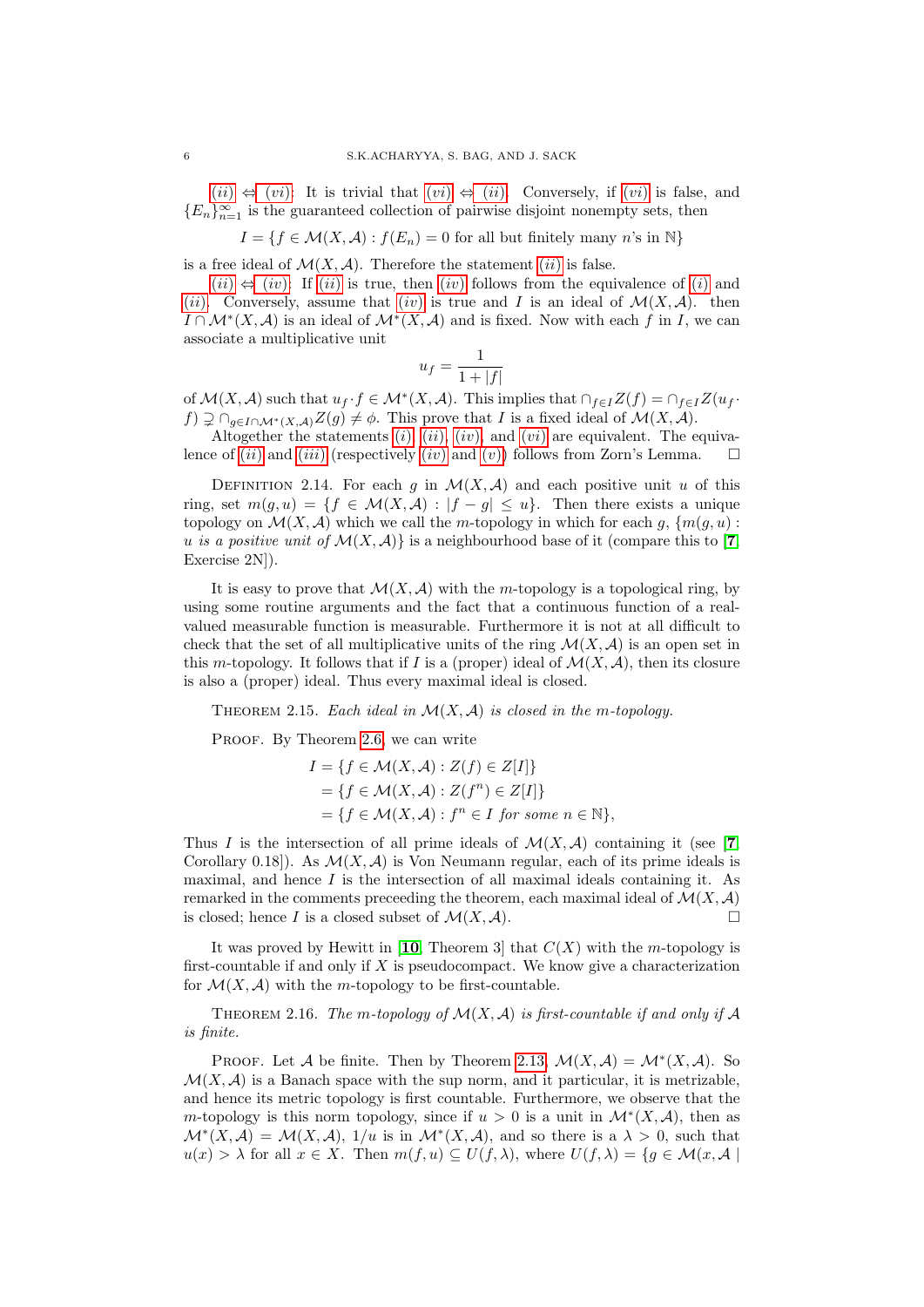$|f(x) - g(x)| \leq \lambda$  is a closed base element of the norm topology. Furthermore  $U(f, \lambda) = m(f, \lambda)$ , where  $\lambda(x) = \lambda$  for all  $x \in X$ .

Suppose instead that  $A$  is infinite. Then by Theorem [2.12,](#page-4-3) there is a countable family  ${A_n}_{n\in\mathbb{N}}$  of pairwise disjoint non-empty sets  $A_n$  from A. We claim that  $\mathcal{M}(X, \mathcal{A})$  with the m-topology is not first-countable at the constant functions **0**. Suppose toward a contradiction, that 0 has a countable base  $\{m(0, u_i)\}_{i\in\mathbb{N}}$ , where  $u_i(x) > 0$  for all  $x \in X$ . To obtain a contradiction, we construct a positive unit u in  $\mathcal{M}(X, \mathcal{A})$ , such that  $m(\mathbf{0}, u_i) \nsubseteq m(\mathbf{0}, u)$  for any  $i \in \mathbb{N}$ . Indeed, let  $u : X \to \mathbb{R}$  be defined as follows:

$$
u(x) = \begin{cases} \frac{1}{2}u_n(x) & \text{if } x \in A_n \text{ for some } n \in \mathbb{N} \\ 1 & \text{if } x \in (X - \bigcup_{n=1}^{\infty} A_n) \end{cases}
$$

By the pasting lemma (Lemma [2.2\)](#page-2-5), u is measurable. But for each n,  $m(\mathbf{0}, u_n) \nsubseteq$  $m(\mathbf{0}, u)$ , since  $\frac{2}{3}u_n \in m(\mathbf{0}, u_n)$ , but  $\frac{2}{3}u_n \notin m(\mathbf{0}, u)$ .

## 3. Residue class rings of  $\mathcal{M}(X,\mathcal{A})$  modulo ideals

<span id="page-6-0"></span>In this section, we consider the ordering of a quotient ring of measurable functions by an absolutely convex ideal. In what follows we denote  $I(a)$  to be the residue class  $I + a$  in  $R/I$  which contains a. Also, let 0 be the the identity element I of  $R/I$ . An ideal I of a lattice-ordered ring R is called absolutely convex if whenever  $|a| < |b|$  and  $b \in I$  then  $a \in I$ . We begin by recalling the following well-known results (see [ $7, \S5.3$  $7, \S5.3$ ]).

<span id="page-6-1"></span>PROPOSITION 3.1. If I is an absolutely convex ideal in a lattice ordered ring R, then

- (1) R/I is a lattice ordered ring, using the following ordering:  $I(a) \geq 0$  if there exists an  $x \in R$  such that  $x \geq 0$  and  $a \equiv x \pmod{I}$ .
- (2)  $I(a) \geq 0$  if and only if  $a \equiv |a| \pmod{I}$
- (3)  $I(|a|) = |I(a)|$  for each  $a \in R$ .

Note that  $\mathcal{M}(X,\mathcal{A})$  is a lattice-ordered ring with the natural order for each  $f, g \in \mathcal{M}(X, \mathcal{A}), f \leq g$  if and only if  $f(x) \leq g(x)$  for all  $x \in X$ .

<span id="page-6-2"></span>PROPOSITION 3.2. Each ideal in  $\mathcal{M}(X, \mathcal{A})$  is absolutely convex.

PROOF. If  $f, g \in \mathcal{M}(X, \mathcal{A}), g \in I$ , and  $|f| \leq |g|$ , then  $Z(g) \subseteq Z(f)$ ; conse-quently by Theorem [2.3,](#page-2-0) f is a multiple of g, hence  $f \in I$ .

The following theorem follows immediately from Propositions [3.1](#page-6-1) and [3.2.](#page-6-2)

THEOREM 3.3. If I is an ideal of  $\mathcal{M}(X,\mathcal{A})$ , then the quotient ring  $\mathcal{M}(X,\mathcal{A})/I$ is a lattice ordered ring.

The following theorem provides useful description of non-negative elements of the quotient ring  $\mathcal{M}(X,\mathcal{A})/I$ . Compare with [[7](#page-13-9), §5.4(a)].

<span id="page-6-3"></span>THEOREM 3.4. Let I be an ideal of  $\mathcal{M}(X, \mathcal{A})$  and  $f \in \mathcal{M}(X, \mathcal{A})$ . Then  $I(f) \geq 0$ if and only if there exists  $E \in Z[I]$  such that  $f \geq 0$  on E.

PROOF. Let  $I(f) \geq 0$ . Then it follows from Proposition [3.1](#page-6-1) that  $I(f)$  =  $|I(f)| = I(|f|)$ . Consequently  $f - |f| \in I$ , and hence  $E = Z(f - |f|) \in Z[I]$ . It is clear that  $f \geq 0$  on E.

Conversely, if  $E \in Z[I]$  and  $f \geq 0$  on E, then it is clear that  $E \subseteq Z(f -$ |f|). Since  $Z[I]$  is a A-filter on X, it follows that  $Z(f - |f|) \in Z[I]$ . Hence by Proposition [2.6,](#page-2-1) we can write  $f - |f| \in I$ . Since  $|f| \geq 0$ , we have that  $I(|f|) \geq 0$ . But by Proposition [3.1,](#page-6-1)  $I(|f|) = I(f)$ . So  $I(f) \geq 0$ .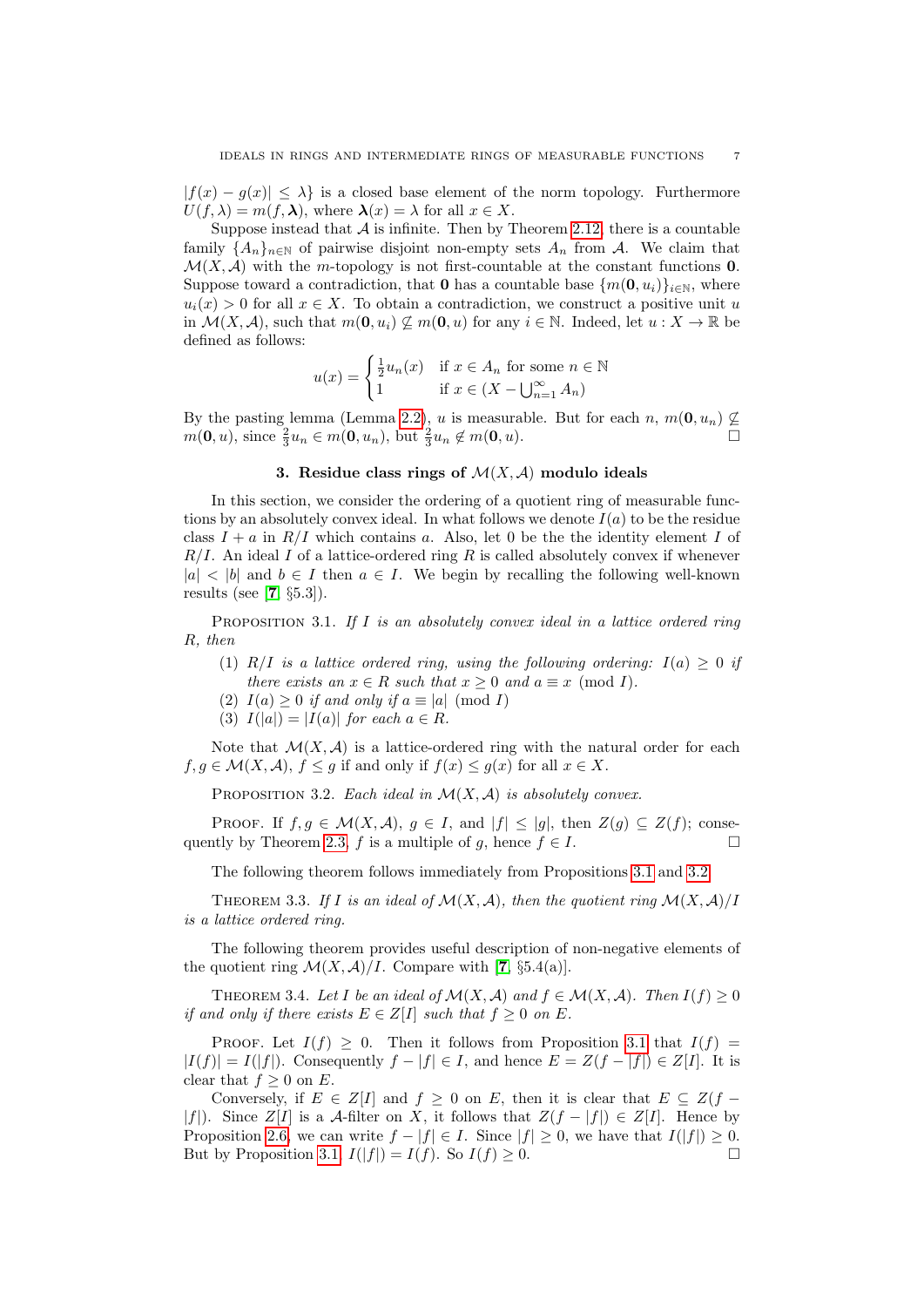The following result gives a characterization of maximal ideals of  $\mathcal{M}(X, \mathcal{A})$ .

<span id="page-7-1"></span><span id="page-7-0"></span>THEOREM 3.5. For an ideal I in  $\mathcal{M}(X,\mathcal{A})$ , the following statements are equivalent:

- (i) The ideal I is a maximal ideal of  $\mathcal{M}(X,\mathcal{A})$ .
- <span id="page-7-2"></span>(ii) Given  $f \in \mathcal{M}(X,\mathcal{A})$ , there exists  $E \in Z[I]$  on which f does not change its sign.
- (iii) The residue class ring  $\mathcal{M}(X, \mathcal{A})/I$  is totally ordered.

<span id="page-7-3"></span>PROOF. [\(](#page-7-1)i[\)](#page-7-1)  $\Rightarrow$  ([ii](#page-7-2)): Suppose (i) holds and let  $f \in \mathcal{M}(X,\mathcal{A})$ . Then since  $(f \vee 0)(f \wedge g) = 0$  and each maximal ideal is prime, it follows that  $f \vee 0 \in I$  or  $f \wedge 0 \in I$ . Consequently  $Z(f \vee 0) \in Z[I]$  or  $Z(f \wedge 0) \in Z[I]$ . We note that  $f \leq 0$ on  $Z(f \wedge 0)$  and  $f \geq 0$  on  $Z(f \vee 0)$ .

 $(ii) \Rightarrow (iii)$  $(ii) \Rightarrow (iii)$  $(ii) \Rightarrow (iii)$  $(ii) \Rightarrow (iii)$  $(ii) \Rightarrow (iii)$ : Suppose  $(ii)$  is true. Let  $f \in \mathcal{M}(X, \mathcal{A})$ . Then there is an  $E \in Z[I]$ on which  $f \geq 0$  or  $f \leq 0$ . This implies in view of Theorem [3.4](#page-6-3) that  $I(f) \geq 0$  or  $I(f) \leq 0$  in  $\mathcal{M}(X,\mathcal{A})/I$ . Thus  $\mathcal{M}(X,\mathcal{A})/I$  is totally ordered.

 $(iii) \Rightarrow (i)$  $(iii) \Rightarrow (i)$  $(iii) \Rightarrow (i)$ : Suppose  $(iii)$  is true. Let  $g, h \in \mathcal{M}(X, \mathcal{A})$  such that  $gh \in I$ . By the condition ([iii](#page-7-3)), we can write either  $I(|g|-|h|) \geq 0$  or  $I(|g|-|h|) \leq 0$ . Without loss of generality,  $I(|g| - |h|) \geq 0$ . It follows from Theorem [3.4](#page-6-3) that there is an  $E \in Z[I]$  such that  $|g| - |h| \geq 0$  on E. This implies that  $E \cap Z(g) \subseteq Z(h)$  and hence  $E \cap Z(gh) \subseteq Z(h)$ . As  $E \in Z[I]$  and  $gh \in I$ , the last relation implies that  $Z(h) \in Z[I]$ , hence  $h \in I$  by Proposition [2.6.](#page-2-1) If we assume that  $I(|q| - |h|) \leq 0$ , we could have obtained analogously that  $g \in I$ . Thus either  $g \in I$  or  $h \in I$ . Hence I is a prime ideal and therefore maximal ideal in  $\mathcal{M}(X,\mathcal{A})$ .

DEFINITION 3.6. A totally ordered field F is called archimedian if given  $\alpha \in F$ , there is an  $n \in \mathcal{N}$  such that  $n > \alpha$ . Otherwise F is called non-archimedian.

So, if F is non archimedian, then there is an element  $\alpha \in F$  such that  $\alpha > n$ for each  $n \in \mathbb{N}$ . Such an  $\alpha$  is called an infinitely large member of F. The reciprocal of an infinitely large member is called an infinitely small member of F. Thus a non archimedian totally ordered field is characterized by the presence of infinitely large (equivalently infinitely small) members in it.

If M is a maximal ideal of  $\mathcal{M}(X,\mathcal{A})$  and  $\pi : \mathcal{M}(X,\mathcal{A}) \to \mathcal{M}(X,\mathcal{A})/M$  given by  $f \mapsto M(f)$  is the canonical map, then M and  $\mathcal{M}(X, \mathcal{A})/M$  are called real if the set of images of the constant functions under  $\pi$  is all of  $\mathcal{M}(X,\mathcal{A})/M$  (in which case,  $\mathcal{M}(X,\mathcal{A})/M$  is isomorphic to  $\mathbb{R}$ ), and hyperreal otherwise. The residue class field  $\mathcal{M}(X,\mathcal{A})/M$  is archimedian if and only if it is real, since an ordered field is archimedian if and only if it is isomorphic to subfield of  $\mathbb{R}$  ([[7](#page-13-9), §0.21]), and identity is the only non-zero homomorphism of  $\mathbb R$  into itself ([[7](#page-13-9),  $\S 0.22$ ]).

The following result relates infinitely large members in the residue class fields of  $\mathcal{M}(X, \mathcal{A})$  modulo hyperreal maximal ideals of  $\mathcal{M}(X, \mathcal{A})$  and unbounded functions in  $\mathcal{M}(X,\mathcal{A})$ .

<span id="page-7-7"></span>THEOREM 3.7. For a given maximal ideal M in  $\mathcal{M}(X,\mathcal{A})$  and an  $f \in \mathcal{M}(X,\mathcal{A})$ , the following statements are equivalent:

<span id="page-7-4"></span>(i)  $|M(f)|$  is an infinitely large member of the residue class field  $\mathcal{M}(X,\mathcal{A})/M$ .

<span id="page-7-5"></span>(ii) f is unbounded on every set in the A-ultrafilter  $Z[M]$ .

<span id="page-7-6"></span>(iii) For each  $n \in \mathbb{N}$ ,  $E_n = \{x \in X : |f(x)| \ge n\} \in Z[M]$ .

PROOF. [\(](#page-7-4)i)  $\Leftrightarrow$  ([ii](#page-7-5)) are equivalent because  $|M(f)|$  is not infinitely large means there is an  $n \in \mathbb{N}$  such that  $|M(f)| \leq M(n)$  (*n* stands for the constant function with value n on X). By Theorem [3.4,](#page-6-3) this is the case when and only when  $|f| \le n$ on some  $E \in Z[M]$ .

 $(iii) \Rightarrow (i)$  $(iii) \Rightarrow (i)$  $(iii) \Rightarrow (i)$  $(iii) \Rightarrow (i)$  is a straightforward consequence of Theorem [3.4.](#page-6-3)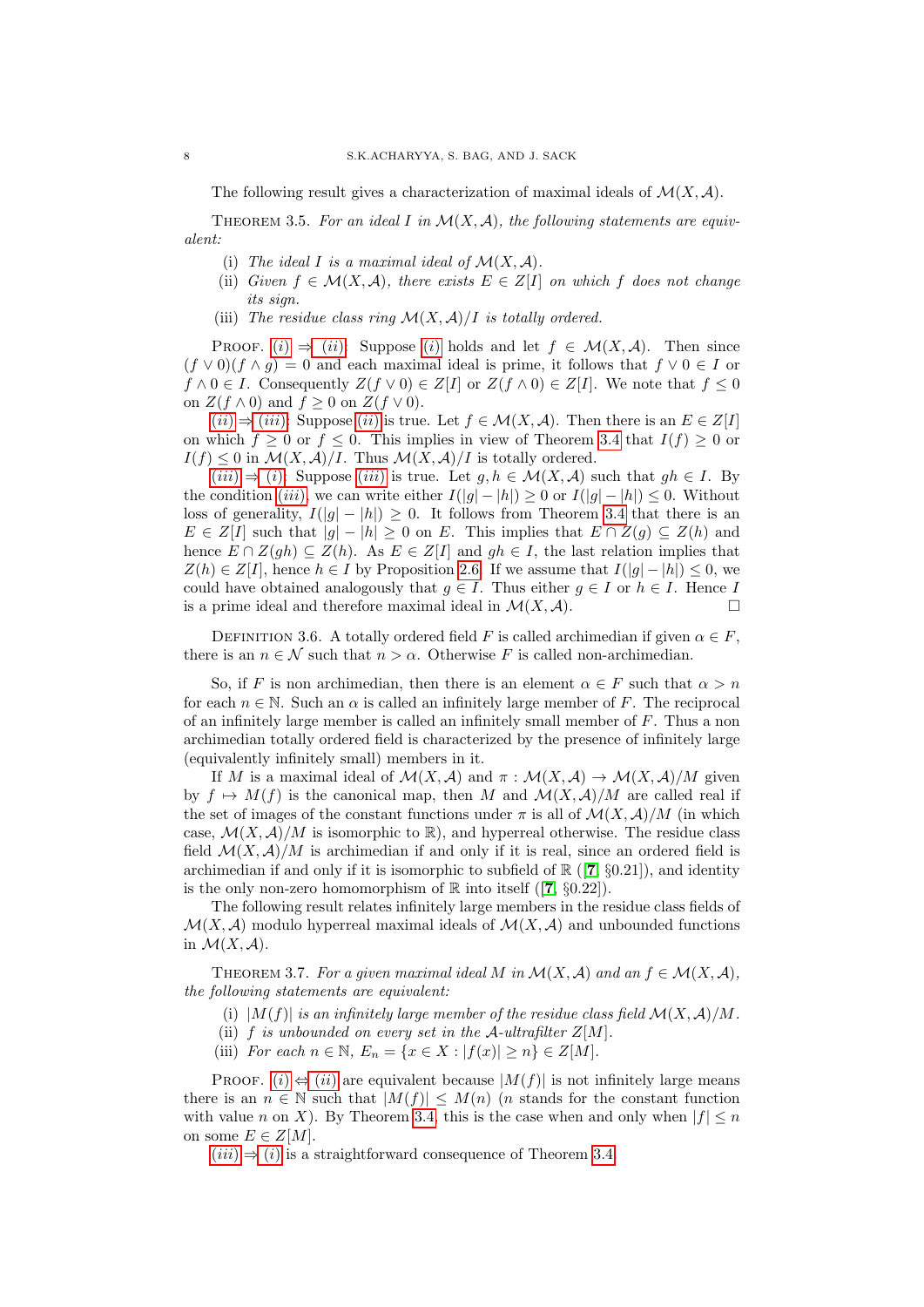$(i) \Rightarrow (iii)$  $(i) \Rightarrow (iii)$  $(i) \Rightarrow (iii)$  $(i) \Rightarrow (iii)$ : If [\(](#page-7-4)i) hold, then  $|M(f)| \geq M(n), \forall n \in \mathbb{N}$ , i.e.  $M(|f|) \geq M(n)$  for all  $n \in \mathbb{N}$ . It follows from Theorem [3.4](#page-6-3) that there is an  $E \in \mathbb{Z}[M]$  for which  $|f| \geq n$ on E. Such an E is contained in  $E_n$ , and hence  $E_n \in Z[M]$ .

THEOREM 3.8. An  $f \in \mathcal{M}(X, \mathcal{A})$  is unbounded on X if and only if there is a maximal ideal M in  $\mathcal{M}(X,\mathcal{A})$  for which  $|M(f)|$  is infinitely large in  $\mathcal{M}(X,\mathcal{M})/M$ .

PROOF. If f is unbounded on X, then  $E_n = \{x \in X : |f(n)| \ge n\} \ne \emptyset$  for each  $n \in \mathbb{N}$ . Therefore  $\{E_n : n \in \mathbb{N}\}\$ is a family of A-measurable sets with the finite intersection property and is therefore extendable to an  $\mathcal A$ -ultrafilter  $\mathcal U$  on X. Clearly  $\mathcal{U} = Z[M]$  for a unique maximal ideal M in  $\mathcal{M}(X, \mathcal{A})$ . Thus  $E_n \in Z[M]$ for every  $n \in \mathbb{N}$ . Hence by Theorem [3.7,](#page-7-7)  $|M(f)|$  is infinitely large.

Conversely if  $|M(f)|$  is infinitely large, then by Theorem [3.7,](#page-7-7) f is unbounded on every members in  $Z[M]$ ; in particular, f is unbounded on X.

The following theorem is a measure-theoretic analog of [[7](#page-13-9), Theorem 5.14].

<span id="page-8-0"></span>THEOREM 3.9. For any maximal ideal M in  $\mathcal{M}(X,\mathcal{A})$ , the following statements are equivalent:

(i) M is a real maximal ideal.

- (ii)  $Z[M]$  is closed under countable intersection.
- (iii)  $Z[M]$  has the countable intersection property.

PROOF.  $((i) \Rightarrow (ii))$  Suppose (ii) is false. This means that there is a countable collection of functions  $(f_n)_{n\in\mathbb{N}}$  in M such that  $\bigcap Z(f_n)\notin Z[M]$ . Then g, defined by  $g(x) = \sum_{n \in \mathbb{N}} |f_n(x)| \wedge 3^{-n}$  for each  $x \in X$ , is a member of  $\mathcal{M}(X, \mathcal{A})$ , since whenever a series of real-valued measurable functions is uniformly convergent, then its limit function is measurable and also real-valued. Since  $q \geq 0$  by construction, it follows that  $M(g) \geq 0$ . But  $Z(g) = \bigcap Z(f_n) \notin Z[M]$ . So  $g \notin M$  making  $M(g)$ strictly positive. For each  $k \in \mathbb{N}$ ,  $Z(f_1) \cap Z(f_2) \cap \cdots \cap Z(f_k) \in Z[M]$ , and on this set,  $g \le \sum_{n=k}^{\infty} 3^{-n} = 2^{-1}3^{-k}$ . Consequently, by Theorem [3.4,](#page-6-3) it follows that  $M(g) \leq M(2^{-1}3^{-k})$  for each  $k \in \mathbb{N}$ . Thus  $M(g)$  is infinitely small, and M is not real.

 $((ii) \Rightarrow (iii))$  is trivial since  $\emptyset \notin Z[M].$ 

 $((iii) \Rightarrow (i))$  Suppose (i) is false, that is M is hyperreal. Then  $\mathcal{M}(X, \mathcal{A})/M$  is non-archimedean. Consequently, there exists  $f \in M$ , such that  $f \geq 0$  and  $M(f)$  is infinitely large. Hence by Theorem [3.7,](#page-7-7) for each  $n \in \mathbb{N}$ ,  $E_n = \{x \in X : |f(x)| \ge$  $n\} \in \mathbb{Z}[M]$ . But then  $\bigcap \mathbb{Z}[M] \subseteq \bigcap E_n = \emptyset$ , in which case (iii) is false.

The following example gives a measurable space with infinite  $\sigma$ -algebra for which every real maximal ideal is fixed.

<span id="page-8-1"></span>EXAMPLE 3.10. Let  $\mathcal A$  be the  $\sigma$ -algebra of all Lebesgue measurable sets in  $\mathbb R$ . Then  $(\mathbb{R}, \mathcal{A})$  is a measurable space. Let M be a real maximal ideal of  $\mathcal{M}(X, \mathcal{A})$ . Let  $i \in \mathcal{M}(X, \mathcal{A})$  be the constant function. Because M is real, there is an  $r \in \mathbb{R}$ such that  $M(i) = M(r)$  and hence  $Z(i - r) \in Z[M]$ . But  $Z(i - r)$  is a one-point set. So  $Z[M]$  is fixed, i.e. M is fixed.

In light of Theorem [3.9](#page-8-0) and Example [3.10,](#page-8-1) a maximal ideal in  $\mathcal{M}(\mathbb{R}, \mathcal{A})$  is real if and only if it is fixed. We will see in Example [5.2](#page-12-1) that there exists a measurable space  $(X, \mathcal{A})$  such that  $\mathcal{M}(X, \mathcal{A})$  has a real free maximal ideal.

DEFINITION 3.11. An  $A$ -ultrafilter  $U$  on X is a real  $A$ -ultrafilter if it is closed under countable intersection (or equivalently which has countable intersection property).

Example [3.10](#page-8-1) raises the following questions.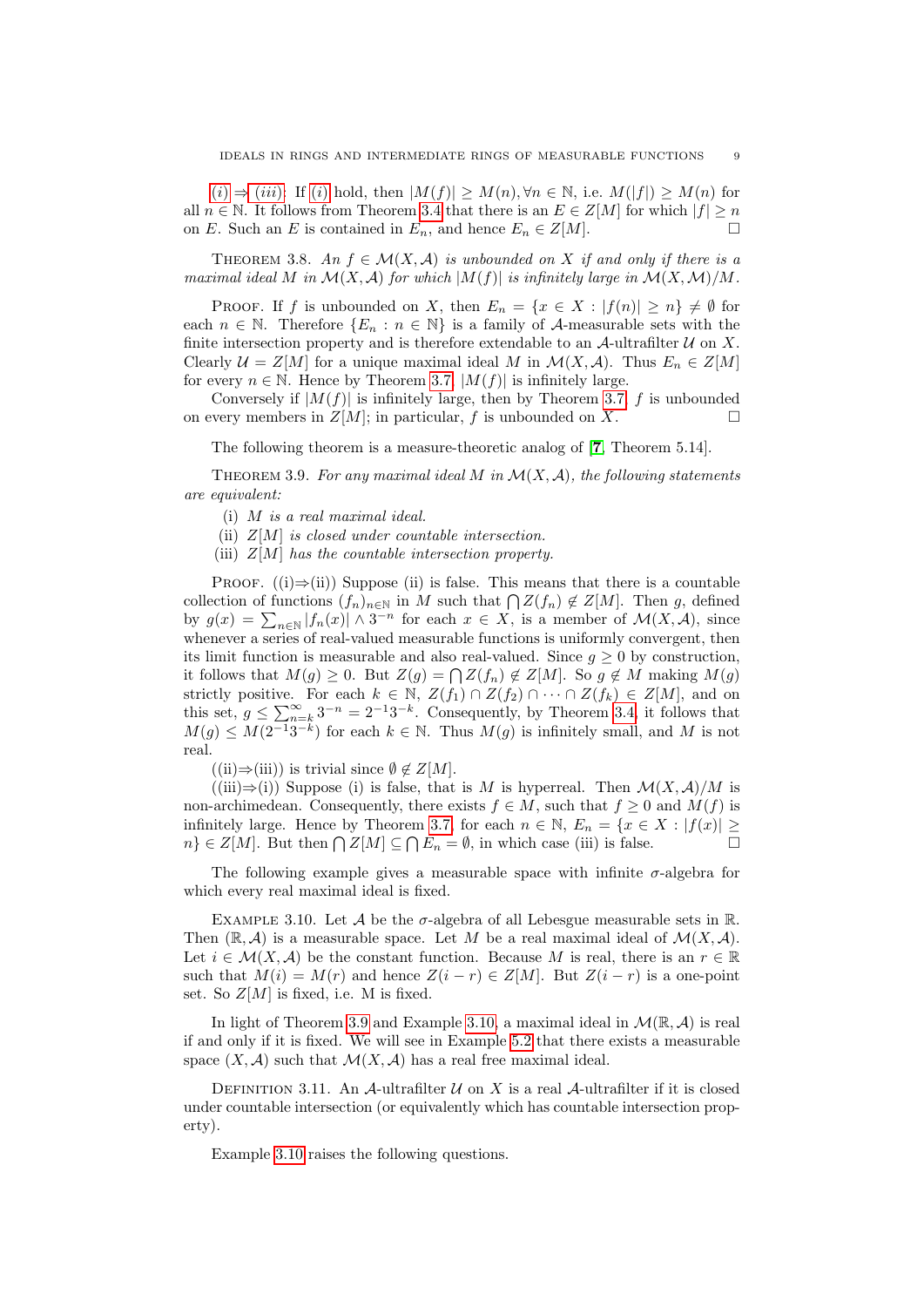<span id="page-9-9"></span>QUESTION 3.12. Can we characterize the measurable spaces  $(X, \mathcal{A})$  for which each real  $A$ -ultrafilter on  $X$  is fixed?

QUESTION 3.13. If X is a real compact space and  $\mathcal{B}(X)$  is the  $\sigma$ -algebra of all Borel subsets of X, does the measure space  $(X, \mathcal{B}(X))$  satisfy the property that each real  $\mathcal{B}(X)$ -ultrafilter on X is fixed?

#### 4. Ideals in intermediate rings of measurable functions

<span id="page-9-0"></span>By an intermediate ring (of measurable functions), we mean any ring  $\mathcal{N}(X,\mathcal{A})$ lying between  $\mathcal{M}^*(X, \mathcal{A})$  and  $\mathcal{M}(X, \mathcal{A})$ . Let  $\Omega(X, \mathcal{A})$  stand for the aggregate of all these intermediate rings.

DEFINITION 4.1. Let  $E \in \mathcal{A}$ . We say that  $f \in \mathcal{N}(X, \mathcal{A})$  is E-regular if there exist  $g \in \mathcal{N}(X, \mathcal{A})$  such that  $fg|_{E^c} = 1$ , where  $E^c = X \setminus E$ .

It is clear that f is E-regular if and only if  $f^2$  is E-regular if and only if  $|f|$  is E-regular.

DEFINITION 4.2. For  $f \in \mathcal{N}(X, \mathcal{A})$  define

$$
\mathcal{Z}_{\mathcal{N}}(f) = \{ E \in \mathcal{A} : f \text{ is } E^c\text{-}regular \}
$$

and for any  $S \subseteq \mathcal{N}(X, \mathcal{A})$  and any  $\mathfrak{F} \subseteq \mathcal{A}$ , let

$$
\mathcal{Z}_{\mathcal{N}}[S] = \bigcup_{f \in S} \mathcal{Z}_{\mathcal{N}}(f) \quad \text{and} \quad \mathcal{Z}_{\mathcal{N}}^{-1}[\mathfrak{F}] = \{f \in \mathcal{M}(X, \mathcal{A}) : \mathcal{Z}_{\mathcal{N}}(f) \subseteq \mathfrak{F}\}.
$$

The following facts are measure theoretic analogs of results in [[13](#page-13-4)] and [[17](#page-14-4), Lemma 3.1]. We omit proofs as they are straightforward.

<span id="page-9-4"></span><span id="page-9-1"></span>THEOREM 4.3. Let  $\mathcal{N}(X, \mathcal{A})$  be an intermediate ring of measurable functions.

- (i) If I is an ideal in  $\mathcal{N}(X, \mathcal{A})$ , then  $\mathcal{Z}_{\mathcal{N}}[I]$  is an A-filter on X.
- <span id="page-9-7"></span>(ii) For any A-filter  $\mathfrak F$  on X,  $I = \mathcal Z_N^{-1}[\mathfrak F]$  is an ideal in  $\mathcal N(X, \mathcal A)$ .
- (iii) For  $f \in \mathcal{N}(X, \mathcal{A}), \cap \mathcal{Z}_{\mathcal{N}}(f) = Z(f).$

<span id="page-9-2"></span>For any measurable set E, let  $\langle E \rangle$  be the principal A-filter whose intersection is E.

<span id="page-9-5"></span>LEMMA 4.4. If  $E \in \mathcal{A}$ , then there exists  $f \in \mathcal{N}(X, \mathcal{A})$  such that  $E = Z(f)$  and  $\mathcal{Z}_{\mathcal{N}}(f) = \langle Z(f) \rangle.$ 

PROOF. Take  $f = \chi_{E^c}$ . Then  $Z(f) = E$  and surely f is invertible on  $E^c$ . This means that  $E \in \mathcal{Z}_{\mathcal{N}}(f)$ . Hence  $\langle E \rangle \subseteq \mathcal{Z}_{\mathcal{N}}(f)$ . Conversely if  $F \in \mathcal{Z}_{\mathcal{N}}(f)$ , then  $F \supseteq Z(f)$  by Theorem [4.3](#page-9-1)[\(iii\),](#page-9-2) which implies  $F \in \langle E \rangle$ . Thus  $\mathcal{Z}_{\mathcal{N}}(f) \subseteq \langle E \rangle$ .

<span id="page-9-6"></span>It is easy to see that for any ideal I in  $\mathcal{N}(X,\mathcal{A})$ , and any A-filter  $\mathfrak{F}$  on X,

(4.1) 
$$
\mathcal{Z}_{\mathcal{N}}^{-1}[\mathcal{Z}_{\mathcal{N}}[I]] \supseteq I \quad \text{and} \quad \mathcal{Z}_{\mathcal{N}}\mathcal{Z}_{\mathcal{N}}^{-1}[\mathfrak{F}] \subseteq \mathfrak{F}.
$$

Compare this with [\(2.1\)](#page-2-6) which gives equality when  $\mathcal{N}(X,\mathcal{A})$  include all measurable functions.

In an intermediate ring of continuous functions  $A(X)$ , if M is a maximal ideal, then  $\mathcal{Z}_A(M)$  need not be a z-ultrafilter on X, or even a prime z-filter (see [[15](#page-13-6), p. 154]). With intermediate rings of measurable functions, we have the following.

<span id="page-9-3"></span>THEOREM 4.5. Let  $\mathcal{N}(X, \mathcal{A})$  be an intermediate ring of measurable functions. Then

- (i) If M is a maximal ideal in  $\mathcal{N}(X, \mathcal{A})$ , then  $\mathcal{Z}_{\mathcal{N}}[M]$  is an A-ultrafilter on  $X$ .
- <span id="page-9-8"></span>(ii) If  $\mathcal U$  is an  $\mathcal A$ -ultrafilter on X, then  $\mathcal Z_{\mathcal N}^{-1}[\mathcal U]$  is a maximal ideal in  $\mathcal N(X,\mathcal A)$ .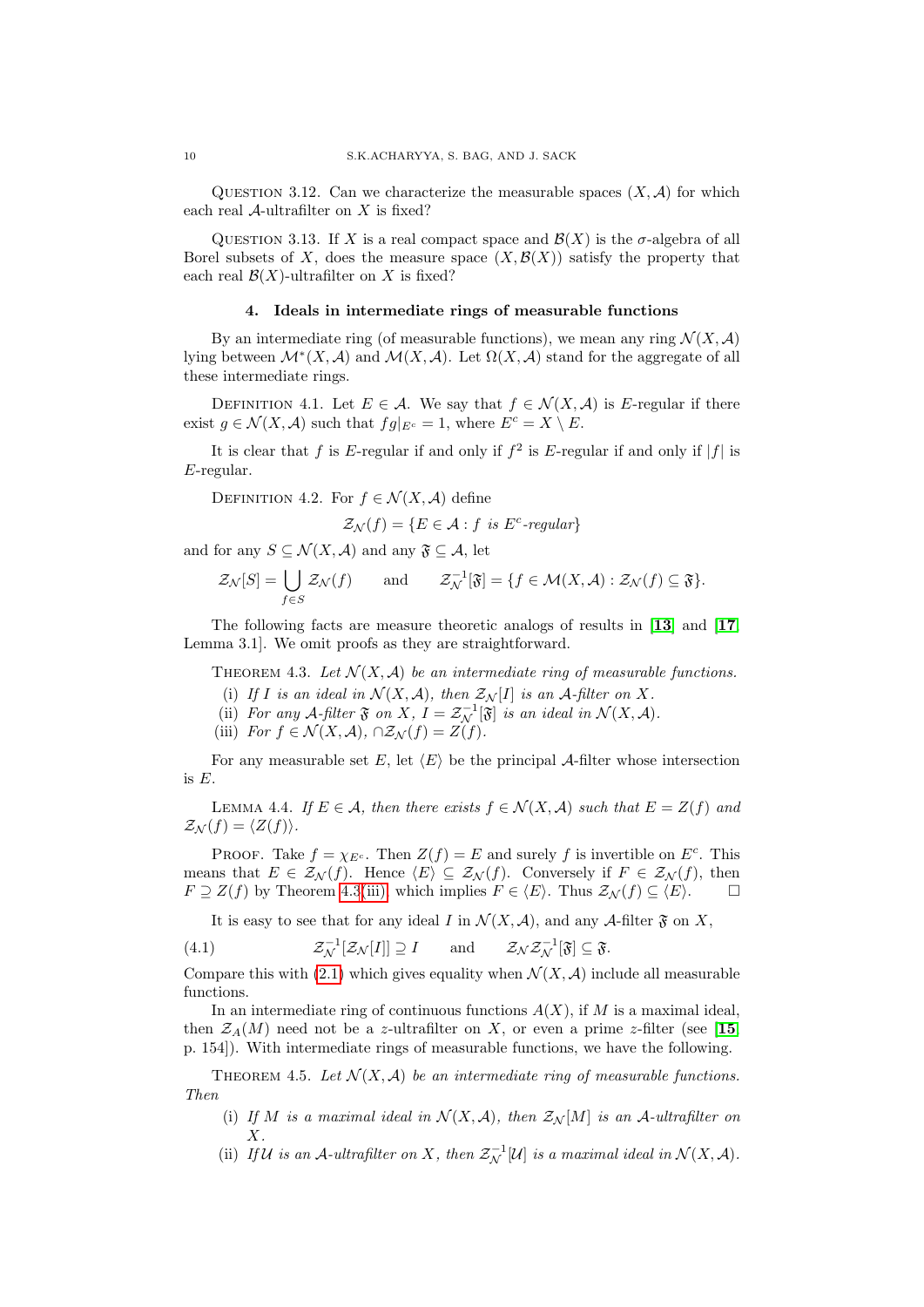PROOF. [\(i\):](#page-9-3) Let M be a maximal ideal in  $\mathcal{N}(X,\mathcal{A})$ . Then  $\mathcal{Z}_{\mathcal{N}}[M]$  is an A-filter on X (by Theorem [4.3](#page-9-1)[\(i\)\)](#page-9-4). Hence there exists an A-ultrafilter  $U$  on X such that  $\mathcal{Z}_{\mathcal{N}}[M] \subseteq \mathcal{U}$ . We claim that  $\mathcal{Z}_{\mathcal{N}}[M] = \mathcal{U}$ . So let us choose  $E \in \mathcal{U}$ . Then by Lemma [4.4,](#page-9-5) we can find an  $f \in \mathcal{N}(X,\mathcal{A})$  such that  $\mathcal{Z}_{\mathcal{N}}(f) = \langle E \rangle = \langle Z(f) \rangle$ . By [\(4.1\)](#page-9-6), we can write  $M \subseteq \mathcal{Z}_{\mathcal{N}}^{-1}[\mathcal{Z}_{\mathcal{N}}[M]] \subseteq \mathcal{Z}_{\mathcal{N}}^{-1}[\mathcal{U}]$ , and by Theorem [4.3](#page-9-1)[\(ii\),](#page-9-7)  $\mathcal{Z}_{\mathcal{N}}^{-1}[\mathcal{U}]$ is an ideal in  $\mathcal{N}(X, \mathcal{A})$ . This implies, in view of the maximality of M and also the properness of the ideal  $\mathcal{Z}_{\mathcal{N}}^{-1}[\mathcal{U}]$ , that  $M = \mathcal{Z}_{\mathcal{N}}^{-1}[\mathcal{U}]$ . Since  $\mathcal{Z}_{\mathcal{N}}(f) \subseteq \mathcal{U}$ , it follows that  $f \in \mathcal{Z}_{\mathcal{N}}^{-1}[\mathcal{U}] = M$ , and hence  $\mathcal{Z}_{\mathcal{N}}(f) \subseteq \mathcal{Z}_{\mathcal{N}}[M]$ . Since  $\mathcal{Z}_{\mathcal{N}}(f) = \langle E \rangle$ , we then have that  $E \in \mathcal{Z}_{\mathcal{N}}[M]$ . Thus  $\mathcal{U} \subseteq \mathcal{Z}_{\mathcal{N}}[M]$ . Hence  $\mathcal{Z}_{\mathcal{N}}[M] = \mathcal{U}$ .

[\(ii\):](#page-9-8) By Theorem [2.7,](#page-2-3)  $\mathcal{U} = Z[M']$  for some maximal ideal M' in  $\mathcal{M}(X, \mathcal{A})$ . It is clear that  $M' \cap \mathcal{N}(X, \mathcal{A})$  is a prime ideal in  $\mathcal{N}(X, \mathcal{A})$  which is extendable to a maximal ideal M of  $\mathcal{N}(X, \mathcal{A})$ . Enough to prove that  $\mathcal{Z}_{\mathcal{N}}^{-1}[\mathcal{U}] \supseteq M$  (and this implies in view of the maximality of M that  $\mathcal{Z}_{\mathcal{N}}^{-1}[\mathcal{U}] = M$ ). We argue by contradiction and assume that there exists an  $f \in M$  such that  $f \notin \mathcal{Z}_{\mathcal{N}}^{-1}[\mathcal{U}]$ ; this means that  $\mathcal{Z}_{\mathcal{N}}(f)$ is not contained in U. Consequently there exists  $E \in \mathcal{Z}_{\mathcal{N}}(f)$  such that  $E \notin \mathcal{U}$ . Now  $E \in \mathcal{Z}_{\mathcal{N}}(f)$  means that there exists  $h \in \mathcal{N}(X, \mathcal{A})$  such that  $fh|_{E^c} = 1$ . On the other hand  $E \notin \mathcal{U}$  implies that there exists  $k \in M'$  such that  $Z(k) \cap E = \emptyset$  and without loss of generality, we can assume that  $k$  is bounded on  $X$  and therefore  $k \in M' \cap \mathcal{N}(X, \mathcal{A})$  and hence  $k \in M$ . Let  $l = \chi_E$ . Then  $Z(l) \supseteq Z(k)$  implies by Theorem [2.3](#page-2-0) that l is a multiple of k in the ring  $\mathcal{M}(X,\mathcal{A})$ . Since  $k \in M'$ , which is a maximal ideal in  $\mathcal{M}(X,\mathcal{A})$ , it follows that  $l \in M'$ . Also l is bounded on X, hence  $l \in \mathcal{N}(X, \mathcal{A})$ ; therefore  $l \in M' \cap \mathcal{N}(X, \mathcal{A})$ , and consequently  $l \in M$ . Since  $f \in M$ , this implies that  $f^2h^2 + l \in M$  (taking care of the fact that  $h \in \mathcal{N}(X, \mathcal{A})$ ). Finally note that  $f^2h^2 + l \ge 1$  on  $(X, \mathcal{A})$ , and therefore  $f^2h^2 + l \ge 1$  is bounded away from zero on X and hence  $f^2h^2 + l \geq 1$  is a unit of  $\mathcal{N}(X,\mathcal{A})$  — this is a contradiction.

Since, we have already established that if M is a maximal ideal of  $\mathcal{N}(X,\mathcal{A})$ , then  $\mathcal{Z}_{\mathcal{N}}[M]$  is an A-ultrafilter on X, the following fact is immediate:

<span id="page-10-0"></span>THEOREM 4.6. The map  $\mathcal{Z}_{\mathcal{N}}$  :  $\text{Max}(\mathcal{N}) \mapsto \hat{X}$  described by  $M \mapsto \mathcal{Z}_{\mathcal{N}}[M]$  is a bijection from the set of all maximal ideals of  $\mathcal{N}(X,\mathcal{A})$  onto the set of all  $\mathcal{A}$ ultrafilters on X.

<span id="page-10-1"></span>THEOREM 4.7. The structure space  $Max(\mathcal{N})$  of the intermediate ring  $\mathcal{N}(X,\mathcal{A})$ is a (compact) Hausdorff space.

**PROOF.** The proof is analogous to that of [[15](#page-13-6), Theorem 3.6]. Let  $M_1, M_2 \in$ Max(N) with  $M_1 \neq M_2$ . By [[7](#page-13-9), Exercise 7M4], it suffices to find  $h_1, h_2 \in \mathcal{N}(X, \mathcal{A})$ such that  $h_1 \notin M_1$ ,  $h_2 \notin M_2$ , and  $h_1h_2 = 0$ , as  $\{0\} = \cap \text{Max}(\mathcal{N})$ . We observe that there exist  $E_1 \in \mathcal{Z}_{\mathcal{N}}[M_1]$  and  $E_2 \in \mathcal{Z}_{\mathcal{N}}[M_2]$  such that  $E_1 \cap E_2 = \emptyset$ , for otherwise  $\mathcal{Z}_{\mathcal{N}}[M_1] \cup \mathcal{Z}_{\mathcal{N}}[M_2]$  is a family of members of A with finite intersection property and hence there is an A-filter F on X such that  $\mathcal{Z}_{\mathcal{N}}[M_1] \cup \mathcal{Z}_{\mathcal{N}}[M_2] \subseteq \mathcal{F};$ consequently  $M_1 \cup M_2 \subseteq \mathcal{Z}_{\mathcal{N}}^{-1}[\mathcal{F}]$ , which is a proper ideal of  $\mathcal{N}(X, \mathcal{A})$ , contradicting the maximality and distinctness of  $M_1$  and  $M_2$ . Now since  $E_1 \in \mathcal{Z}_{\mathcal{N}}[M_1]$  and  $E_2 \in \mathcal{Z}_{\mathcal{N}}[M_2]$  with  $E_1 \cap E_2 = \emptyset$ , there exists  $f \in M_1$  and  $g \in M_2$  such that  $E_1 \in \mathcal{Z}_{\mathcal{N}}(f)$  and  $E_2 \in \mathcal{Z}_{\mathcal{N}}(g)$ . This means that, there exist  $f_1, g_1 \in \mathcal{N}(X, \mathcal{A})$  such that  $ff_1|_{E_1^c} = 1$  and  $ff_2|_{E_2^c} = 1$ . Since  $ff_1 \in M_1$  and  $gg_1 \in M_2$ , it follows that  $1 - ff_1 \notin M_1$  and  $1 - gg_1 \notin M_2$ . But we note that  $(1 - ff_1)(1 - gg_1) = 0$ .  $\Box$ 

<span id="page-10-2"></span>THEOREM 4.8. Let  $\mathcal{N}(X,\mathcal{A})$  be an intermediate ring. Then the bijection  $\mathcal{Z}_{\mathcal{N}}$ :  $\text{Max}(\mathcal{N}) \mapsto \hat{X}$  by  $M \mapsto \mathcal{Z}_{\mathcal{N}}[M]$  is a homeomorphism.

**PROOF.** Since each of the two spaces  $Max(\mathcal{N})$  and  $\hat{X}$  is already known to be a compact Hausdorff space, it suffices to check that  $\mathcal{Z}_{\mathcal{N}}$  is a closed map. A typical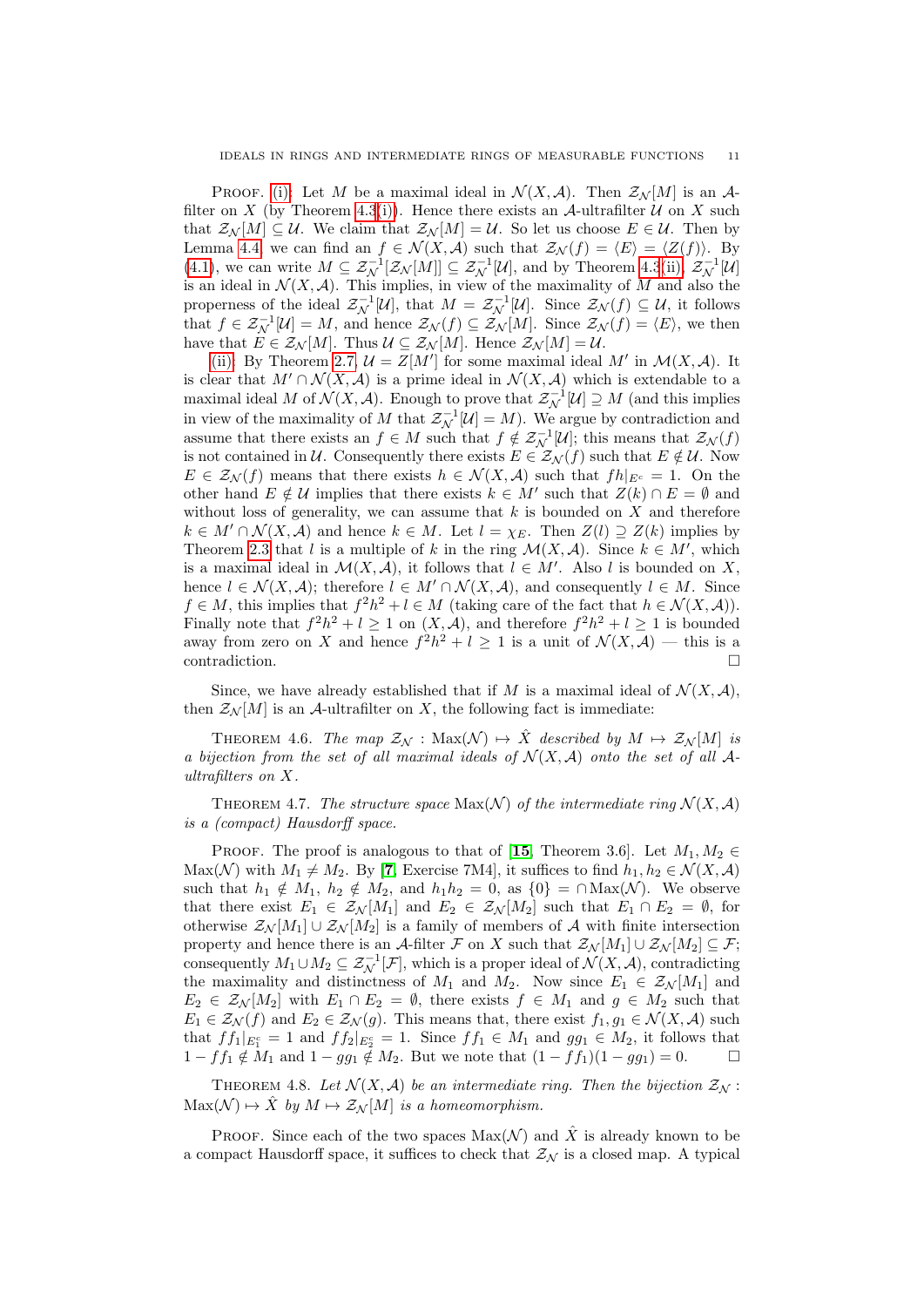basic closed set in the space  $\text{Max}(\mathcal{N})$  is a set of the form  $N_f = \{M \in \text{Max}(\mathcal{N}) :$  $f \in M$ , for some  $f \in \mathcal{N}(X,\mathcal{A})$ . It is enough to show that  $\mathcal{Z}_{\mathcal{N}}(N_f) = \bigcap \{E :$  $E \in \mathcal{Z}_\mathcal{N}(f)$ , which is an intersection of a family of basic closed sets in  $\hat{X}$ , and is hence a closed set in  $\hat{X}$ . We see that if  $M \in N_f$ , then  $f \in M$ . Consequently  $\mathcal{Z}_{\mathcal{N}}(f) \subseteq \mathcal{Z}_{\mathcal{N}}[M]$ , meaning if  $E \in \mathcal{Z}_{\mathcal{N}}(f)$ , then E belongs to the A-ultrafilter  $\mathcal{Z}_{\mathcal{N}}[M]$ , so that  $\mathcal{Z}_{\mathcal{N}}[M] \in \overline{E}$ . Thus  $\mathcal{Z}_{\mathcal{N}}(N_f) \subseteq \bigcap \{\overline{E} : E \in \mathcal{Z}_{\mathcal{N}}(f)\}\$ . Conversely if  $M \in \text{Max}(\mathcal{N})$  such that  $\mathcal{Z}_{\mathcal{N}}[M] \in \overline{E}$  for every  $E \in \mathcal{Z}_{\mathcal{N}}(f)$ , then  $E \in \mathcal{Z}_{\mathcal{N}}[M]$ . Hence  $E \in \mathcal{Z}_{\mathcal{N}}[M]$  for each  $E \in \mathcal{Z}_{\mathcal{N}}(f)$ ; thus  $\mathcal{Z}_{\mathcal{N}}(f) \subseteq \mathcal{Z}_{\mathcal{N}}[M]$ , which implies that  $f \in \mathcal{Z}_{\mathcal{N}}^{-1}\mathcal{Z}_{\mathcal{N}}[M] = M$  (as M is a maximal ideal of  $\mathcal{N}(X,\mathcal{A}))$ , i.e.  $M \in N_f$  and so  $\mathcal{Z}_{\mathcal{N}}[M] \in \mathcal{Z}_{\mathcal{N}}(N_f)$ . Hence  $\cap \{\overline{E} : E \in \mathcal{Z}_{\mathcal{N}}(f)\} \subseteq \mathcal{Z}_{\mathcal{N}}[N_f]$ .

We have previously observed that each ideal in  $\mathcal{M}(X,\mathcal{A})$  is a z<sup>o</sup>-ideal (indeed  $\mathcal{M}(X,\mathcal{A})$  is a Von-Neumann regular ring). We shall now show that this property characterizes  $\mathcal{M}(X, \mathcal{A})$  among intermediate rings of real valued measurable functions on  $(X, \mathcal{A})$ .

<span id="page-11-0"></span>THEOREM 4.9. An intermediate ring  $\mathcal{N}(X, \mathcal{A})$  becomes identical to  $\mathcal{M}(X, \mathcal{A})$ if and only if each ideal of  $\mathcal{N}(X, \mathcal{A})$  is a z°-ideal.

PROOF. Suppose each ideal of  $\mathcal{N}(X,\mathcal{A})$  be a z°-ideal. We claim that for any  $f \in \mathcal{M}(X, \mathcal{A})$ , the function  $\frac{1}{1+|f|}$  is a unit in  $\mathcal{N}(X, \mathcal{A})$ . It would follow that  $|f| \in \mathcal{N}(X, \mathcal{A})$  and consequently  $f \in \mathcal{N}(X, \mathcal{A})$ . To prove the claim suppose toward a contradiction that there is an  $f \in \mathcal{M}(X,\mathcal{A})$  such that  $\frac{1}{1+|f|}$  is not a unit in  $\mathcal{N}(X, \mathcal{A})$ . Since  $\frac{1}{1+|f|} \in \mathcal{N}(X, \mathcal{A})$ , it follows that the principal ideal  $\left(\frac{1}{1+|f|}\right)$  in  $\mathcal{N}(X,\mathcal{A})$  is a proper ideal and is hence a z°-ideal by hypothesis. But  $\frac{1}{1+|f|}$  is clearly not a divisor of zero in  $\mathcal{N}(X,\mathcal{A})$ . Since each element of a z°-ideal in a reduced ring is a divisor of zero a fact easily verifiable, this is a contradiction.  $\Box$ 

<span id="page-11-1"></span>COROLLARY 4.10. An intermediate ring  $\mathcal{N}(X,\mathcal{A})$  is Von-Neumann regular if and only if  $\mathcal{N}(X, \mathcal{A}) = \mathcal{M}(X, \mathcal{A}).$ 

PROOF. If  $\mathcal{N}(X, \mathcal{A}) \subsetneq \mathcal{M}(X, \mathcal{A})$ , then by Theorem [4.9](#page-11-0) there exists an ideal I in  $\mathcal{N}(X,\mathcal{A})$  which is not a z°-ideal. Since in a Von-Neumann regular ring each (proper) ideal is a z°-ideal, it follows that  $\mathcal{N}(X,\mathcal{A})$  is not a regular ring.

We have observed earlier (vide Theorem [2.3\)](#page-2-0) that for  $f, g \in \mathcal{M}(X, \mathcal{A}), Z(f) \supset$  $Z(q)$  if and only if f is a multiple of q. The following result indicates that this fact also characterizes  $\mathcal{M}(X, \mathcal{A})$  among the intermediate rings.

<span id="page-11-2"></span>THEOREM 4.11. Let  $\mathcal{N}(X, \mathcal{A})(\subsetneq \mathcal{M}(X, \mathcal{A}))$  be an intermediate ring of measurable functions on the measurable space  $(X, \mathcal{A})$ . Then there exist  $g, h \in \mathcal{N}(X, \mathcal{A})$ such that  $Z(g) \supseteq Z(h)$  but g is not a multiple of h in the ring  $\mathcal{N}(X, \mathcal{A})$ .

PROOF. We can choose  $f \in \mathcal{M}(X,\mathcal{A}) \backslash \mathcal{N}(X,\mathcal{A})$ . Take  $g = \frac{f}{1+|f|}$  and  $h = \frac{1}{1+|f|}$ . Then g and h are both bounded functions on X and hence  $g, h \in \mathcal{N}(X, \mathcal{A})$ . We observe that  $Z(q) \supseteq Z(h) = \emptyset$ . But we claim that q is not a multiple of h in this ring  $\mathcal{N}(X, \mathcal{A})$ . To prove this claim, suppose there exists  $k \in \mathcal{N}(X, \mathcal{A})$  with the relation  $g = hk$ . This means

<span id="page-11-3"></span>(4.2) 
$$
\frac{f}{1+|f|} = \frac{k}{1+|f|}.
$$

Since all the functions are real valued, on multiplying both sides of [\(4.2\)](#page-11-3) by  $1 + |f|$ . we get  $f = k$ . But this is a contradiction since  $f \notin \mathcal{N}(X, \mathcal{A})$  while  $k \in \mathcal{N}(X, \mathcal{A})$ .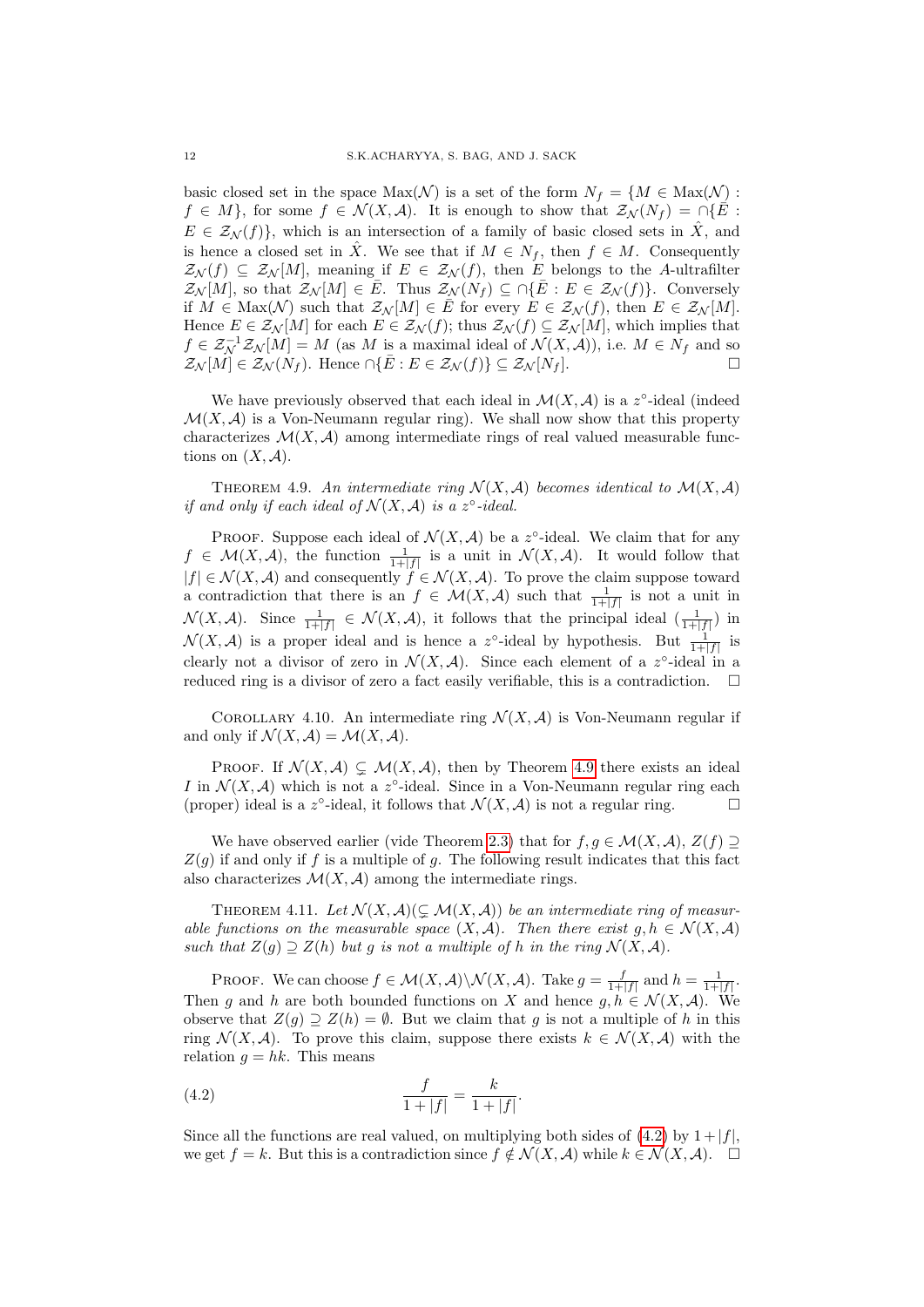## 5. P-spaces and continuous functions

<span id="page-12-0"></span>The ring and lattice structures of  $\mathcal{M}(X,\mathcal{A})$  share a number of properties possessed by the lattice ordered ring  $C(Y)$  of all real valued continuous functions defined over a P-space Y. Here are some of the properties shared by both  $M(X, \mathcal{A})$ and  $C(Y)$ : every prime ideal is maximal (Corollary [2.4](#page-2-2) and [[7](#page-13-9), §4J]); each ideal is a z<sup>o</sup>-ideal (a consequence of the previous property); each ideal is closed when the m-topology is imposed on the ring (Theorem [2.15](#page-5-0) and  $[7, \S{7}Q4]$  $[7, \S{7}Q4]$  $[7, \S{7}Q4]$ ); an ideal is maximal if and only if its residue class ring is totally ordered (Theorem [3.5](#page-7-0) and [[7](#page-13-9), §5P]; the structure space is a compact Hausdorff zero-dimentional space (Theorem [2.8](#page-3-0) and [[7](#page-13-9),  $\S7N$ ] in light of the fact that  $\beta Y$  is basically disconnected and in particular zero-dimensional); as well as other properties.

The following proposition shows that when  $Y$  is a  $P$ -space, then for some specific choice of the measurable space  $(X, \mathcal{A})$ , the ring  $\mathcal{M}(X, \mathcal{A})$  is identical to  $C(Y)$ .

<span id="page-12-2"></span>THEOREM 5.1. If X is a P-space, then the set  $Z(X)$  of all zero-sets in X is a  $\sigma$ algebra on X, and if  $\mathcal{A} = Z(X)$ , then  $\mathcal{M}(X,\mathcal{A}) = C(X)$  and  $\mathcal{M}^*(X,\mathcal{A}) = C^*(X)$ .

**PROOF.** Since the zero-sets and cozero-sets of the  $P$ -space  $X$  are one and the same (see [[7](#page-13-9),  $\S(33)$ ]) and  $Z(X)$  is closed under countable intersection, it follows clearly that  $Z(X)$  is a  $\sigma$ -algebra on X.

If  $f \in \mathcal{M}(X,\mathcal{A})$ , then for any open set G in  $\mathbb{R}, f^{-1}(G)$  is a member of  $\mathcal{A} =$  $Z(X)$ , in particular  $f^{-1}(G)$  is open in X. Hence  $f \in C(X)$ . Conversely, let  $f \in C(X)$ , and  $a \in \mathbb{R}$ , then  $(-\infty, a]$  is a closed set and hence a zero set in  $\mathbb{R}$ . Since the preimage of a zero set under a continuous map is a zero set, it follows that  $f^{-1}(-\infty, a]$  is a zero set in X and therefore a member of A. Thus f turns out to be a measurable function i.e.  $f \in \mathcal{M}(X,\mathcal{A})$ . Hence  $\mathcal{M}(X,\mathcal{A}) = C(X)$  and  $\mathcal{M}^*(X,\mathcal{A}) = C^*(X)$  immediately follows.

Theorem [5.1](#page-12-2) contributes to Question [3.12](#page-9-9) raised earlier, by clarifying that it is possible for there to be a free real maximal ideal of a ring of measurable functions, as the next example shows.

<span id="page-12-1"></span>EXAMPLE 5.2. There is a  $P$ -space  $X$  that is not realcompact given in [[7](#page-13-9), Exercise 9L. Then  $C(X)$  has a free real maximal ideal. By Theorem [5.1,](#page-12-2)  $C(X)$  $\mathcal{M}(X, Z[X])$ , and hence  $\mathcal{M}(X, Z[X])$  has a free real maximal ideal.

A question that naturally arises from Theorem [5.1](#page-12-2) is as follows.

QUESTION 5.3. Given a (possibly infinite)  $\sigma$ -algebra A on a set X, does there exist a P-space Y such that the ring or equivalently the lattice structure of  $\mathcal{M}(X, \mathcal{A})$ and  $C(Y)$  are isomorphic?

One possible candidate for the space  $Y$  is the set  $X$ , equipped with the weak topology induced by  $\mathcal{M}(X,\mathcal{A});$  as the characteristic functions of measurable sets are in  $\mathcal{M}(X,\mathcal{A})$ , this topology is the smallest topology containing  $\mathcal{A}$ . But we show by way of a counterexample below that for such a choice of  $Y$ , even if  $Y$  is a  $P$ -space. it may happen that  $\mathcal{M}(X, \mathcal{A})$  is not isomorphic to  $C(Y)$ .

EXAMPLE 5.4. Let  $X = [0, 1]$  and A be the  $\sigma$ -algebra of all Lebesgue measurable sets on [0,1]. Let  $\tau$  be the smallest topology on X that contains A (equivalently, the weak topology on X induced by  $\mathcal{M}(X,\mathcal{A})$ . Since every one-point set is Lebesgue measurable, all of the singleton sets are open. Hence  $(X, \tau)$  is the discrete topological space. Then  $C(X, \tau)$  consists of all real-valued functions on [0, 1], and is hence distinct from  $\mathcal{M}(X,\mathcal{A})$ .

To see that  $C(X, \tau)$  and  $\mathcal{M}(X, \mathcal{A})$  are not even isomorphic, we look at their lattice structure. Since  $Y$  is discrete, it is in particular extremally disconnected,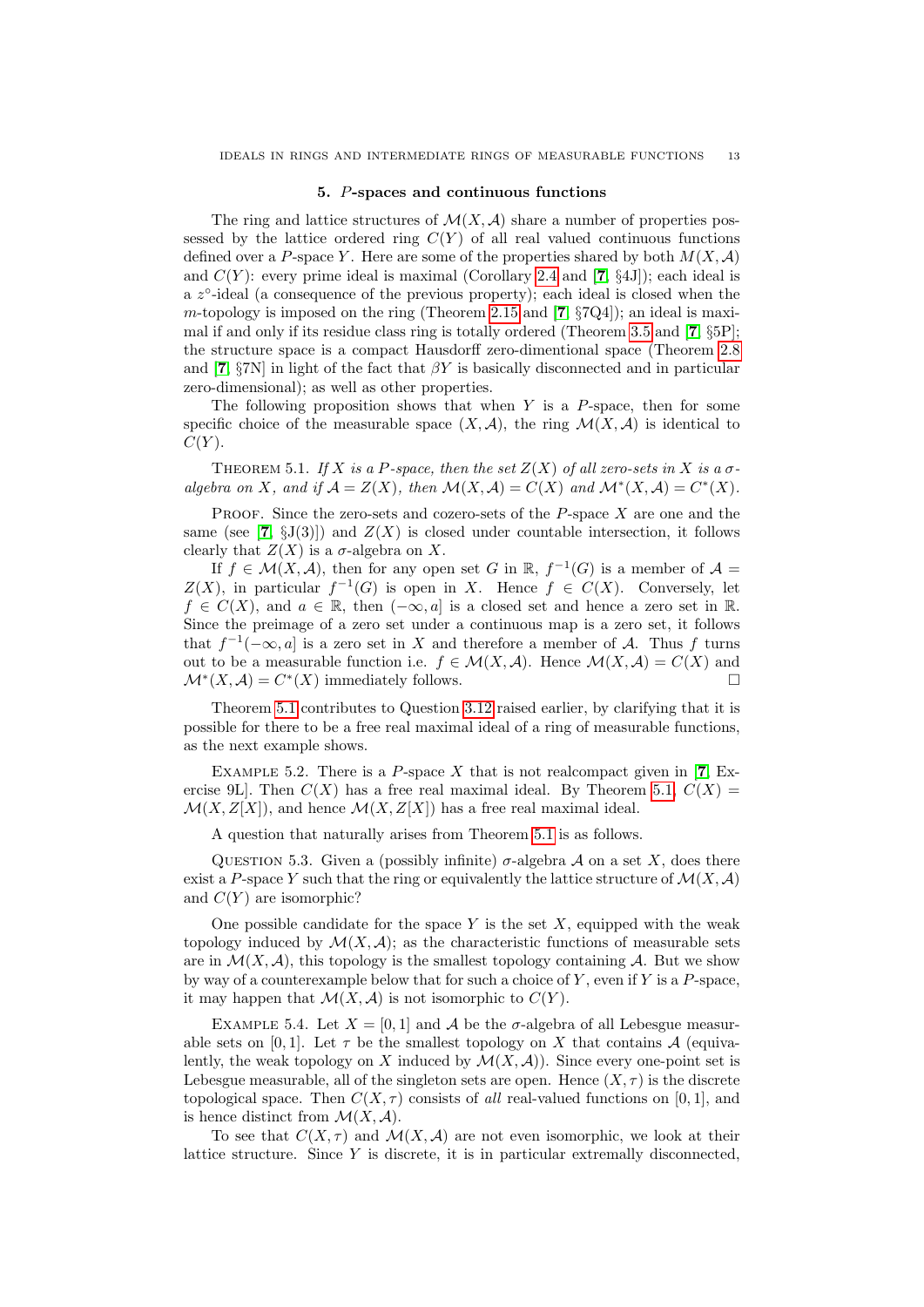meaning that every zero-set has an open closure. Consequently by Stone-Nakano's theorem ([[7](#page-13-9),  $\S3N6$ ]),  $C(Y)$  is a conditionally complete lattice in the sense that each nonempty subset of  $C(Y)$ , with an upper bound in  $C(Y)$  has a supremum also lying in  $C(Y)$ . But we show that the lattice  $\mathcal{M}(X, \mathcal{A})$  is not conditionally complete and hence  $\mathcal{M}(X,\mathcal{A})$  and  $C(Y)$  are not isomorphic as lattices, and consequently not isomorphic as rings. Indeed for each point s lying on a fixed non Lebesgue measurable set S in [0, 1], let  $\chi_{\{s\}}$  be the characteristic function of  $\{s\}$ . Surely  $\{\chi_{\{s\}} : s \in S\}$  is a subfamily of  $\mathcal{M}(X, \mathcal{A})$ , which is bounded above in this ring by the constant function 1. However  $\sup\{\chi_{\{s\}} : s \in S\}$  does not exist in  $\mathcal{M}(X,\mathcal{A})$ , an easy verification.

This example raises the following questions.

QUESTION 5.5. Under what conditions on a  $\sigma$ -algebra A on X, is the ring  $\mathcal{M}(X, \mathcal{A})$  isomorphic to the ring  $C(X, \tau)$ , where  $\tau$  is the smallest topology on X containing A?

QUESTION 5.6. Under what conditions is the weak topology on  $X$ , induced by  $\mathcal{M}(X, \mathcal{A})$  a P-space?

#### 6. Acknowledgement

The authors would like to thank Professor Alan Dow for suggesting us the proof of Lemma [2.12.](#page-4-3)

## References

- <span id="page-13-2"></span>[1] A. Amini, B. Amini, E. Momtahan, M.H.S. Haghighi, Generalized rings of measurable and continuous functions, Bulletin of the Iranian Mathematical Society, 39(1) (2013), 49–64.
- [2] F. Azarpanah, O.A.S. Karamzadeh, A.R. Aliabad, On  $Z^{\circ}$ -ideal in  $C(X)$ , Fundamenta Mathematicae, 160 (1999), pages 15–25.
- <span id="page-13-7"></span>[3] F. Azarpanah, O.A.S. Karamzadeh, R. A. Aliabad, On ideals consisting entirely of zero divisors, Communications in Algebra, 28(2) (2000), 1061–1073.
- <span id="page-13-0"></span>[4] H. Azadi,M. Henriksen, E. Momtahan, Some properties of algebra of real valued measurable functions, Acta. Math. Hunger, 124(1–2) (2009), 15–23.
- [5] A. Estaji, O. A.S. Karamzadeh, On  $C(X)$  modulo its socle, Comm. Algebra, 31 (2003), 1561– 1571.
- <span id="page-13-3"></span>[6] A. Estaji, A. Mahmoudi Darghadam, H. Yousefpour, Maximal ideals in rings of real measurable functions, [arXiv:1803.06271v](http://arxiv.org/abs/1803.06271)1, March 16, 2018.
- <span id="page-13-9"></span>[7] L. Gillman and M. Jerison, Rings of Continuous Functions. New York: Van Nostrand Reinhold Co., 1960.
- <span id="page-13-8"></span>[8] K.R. Goodearl, Von Neumann regular rings, Krieger Pub. Co., Malabar, FL, 1991.
- <span id="page-13-1"></span>[9] H. Gordon, The maximal ideal space of a ring of measurable functions, American Journal of Mathematics, **88(4)** (1966), 827–843.
- <span id="page-13-11"></span>[10] E. Hewitt, Rings of real-valued continuous functions, I, Trans. Amer. Math. Soc., 64 (1948), 54–99.
- <span id="page-13-10"></span>[11] G.D. Marco, A. Orsatti, Commutative rings in which every prime ideal is contained in a unique maximal ideal, Proceedings of the American Mathematical Society, 30(3) (1971), 459– 466.
- [12] E. Momtahan, Essential ideals in rings of measurable functions, Communications in Algebra, 38 (2010), 4739–47.
- <span id="page-13-4"></span>[13] P. Panman, J. Sack, S. Watson, Correspondences between ideals and z-filters for rings of continuous functions between  $C^*$  and C, Commentationes Mathematicae, 52(1), (2012) pages 11–20.
- <span id="page-13-5"></span>[14] L. Redlin, S. Watson, Maximal ideals in subalgebras of  $C(X)$ , Proceedings of the American Mathematical Society, 100(4) (1987), pages 763–766.
- <span id="page-13-6"></span>[15] L. Redlin, S. Watson, Structure spaces for rings of continuous functions with applications to real compactifications, Fundamenta Mathematicae, 152 (1997), pages 151–163.